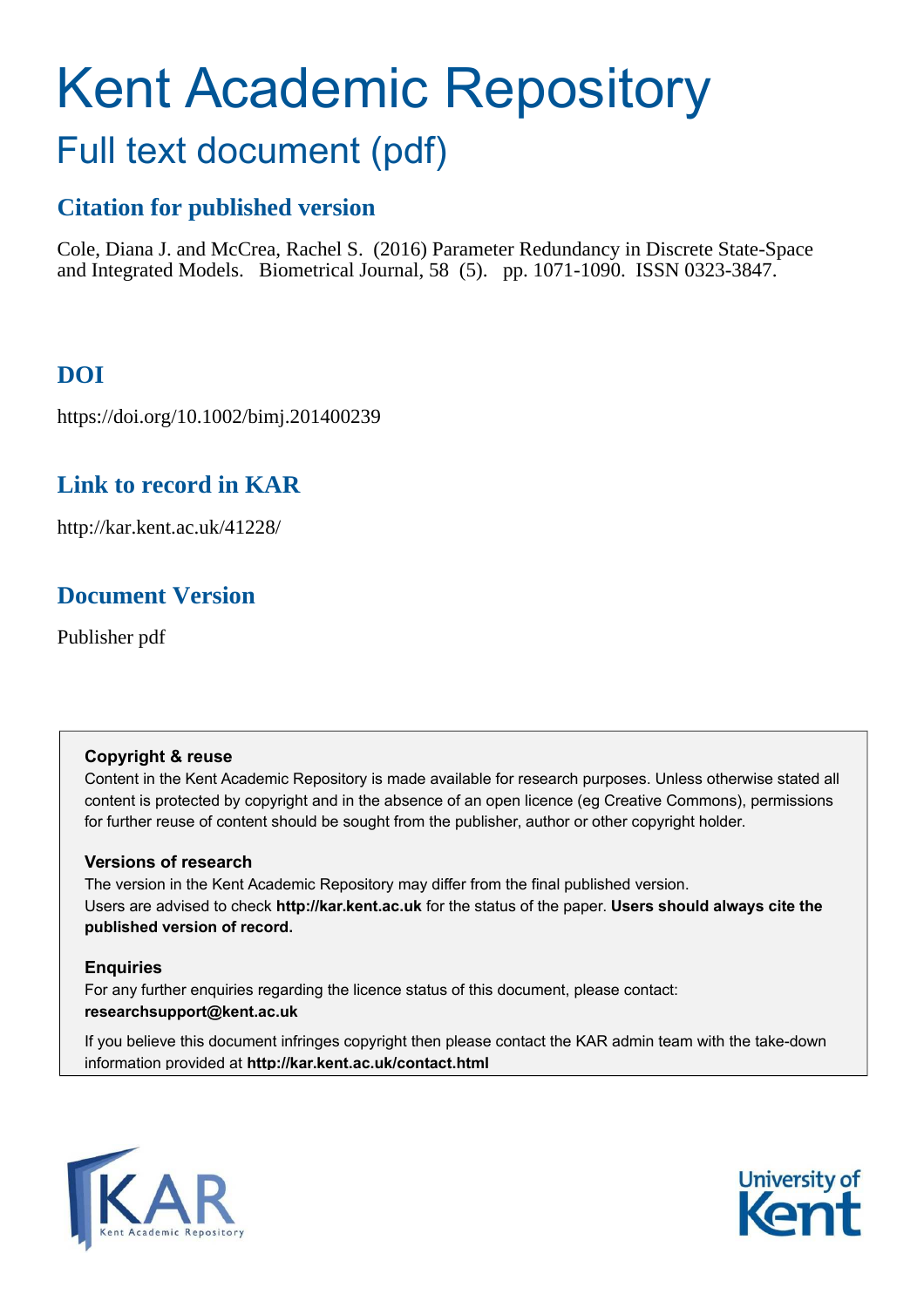## **Parameter redundancy in discrete state-space and integrated models**

#### **Diana J. Cole**<sup>∗</sup> and **Rachel S. McCrea**

School of Mathematics, Statistics and Actuarial Science, University of Kent, Canterbury, Kent CT2 7NF, England

Received 31 October 2014; revised 5 April 2016; accepted 21 April 2016

Discrete state-space models are used in ecology to describe the dynamics of wild animal populations, with parameters, such as the probability of survival, being of ecological interest. For a particular parametrization of a model it is not always clear which parameters can be estimated. This inability to estimate all parameters is known as parameter redundancy or a model is described as nonidentifiable. In this paper we develop methods that can be used to detect parameter redundancy in discrete statespace models. An exhaustive summary is a combination of parameters that fully specify a model. To use general methods for detecting parameter redundancy a suitable exhaustive summary is required. This paper proposes two methods for the derivation of an exhaustive summary for discrete state-space models using discrete analogues of methods for continuous state-space models. We also demonstrate that combining multiple data sets, through the use of an integrated population model, may result in a model in which all parameters are estimable, even though models fitted to the separate data sets may be parameter redundant.

*Keywords:* Capture-recapture; Identifiability; Joint likelihood; Mark-recovery models; Population dynamics.



Additional supporting information including source code to reproduce the results may be found in the online version of this article at the publisher's web-site

#### **1 Introduction**

Sometimes it is not possible to estimate all parameters in a particular parametrization of a model. An obvious example of parameter redundancy occurs when two parameters are confounded, so that they only ever appear as a product. In this case it would only be possible to estimate the product of these two parameters, rather than estimate the parameters individually. Such a model, with a particular parametrization, is termed parameter redundant or the parameters are described as nonidentifiable. While an example where two parameters only ever appear as a product is obviously parameter redundant, in more complex models it will not necessarily be clear whether a particular parametrization of a model is parameter redundant. It is essential to know whether or not a specific parametrization of a model is parameter redundant. This is because a parameter redundant parametrization of a model will have a flat ridge in the likelihood surface (Catchpole and Morgan, 1997), so will not have a unique maximum-likelihood estimate. Also the standard errors will not exist for all parameters, as the Fisher Information matrix will be singular (Rothenberg, 1971).

Discrete state-space models are often used to model time series of counts. In ecology, however, they have also been used as a general framework for large classes of models such as capture-recapture

<sup>∗</sup>Corresponding author: e-mail: d.j.cole@kent.ac.uk, Phone: +44-1227-823664

<sup>C</sup> 2016 The Author. *Biometrical Journal* published by WILEY-VCH Verlag GmbH & Co. KGaA, Weinheim

This is an open access article under the terms of the Creative Commons Attribution License, which permits use, distribution and reproduction in any medium, provided the original work is properly cited.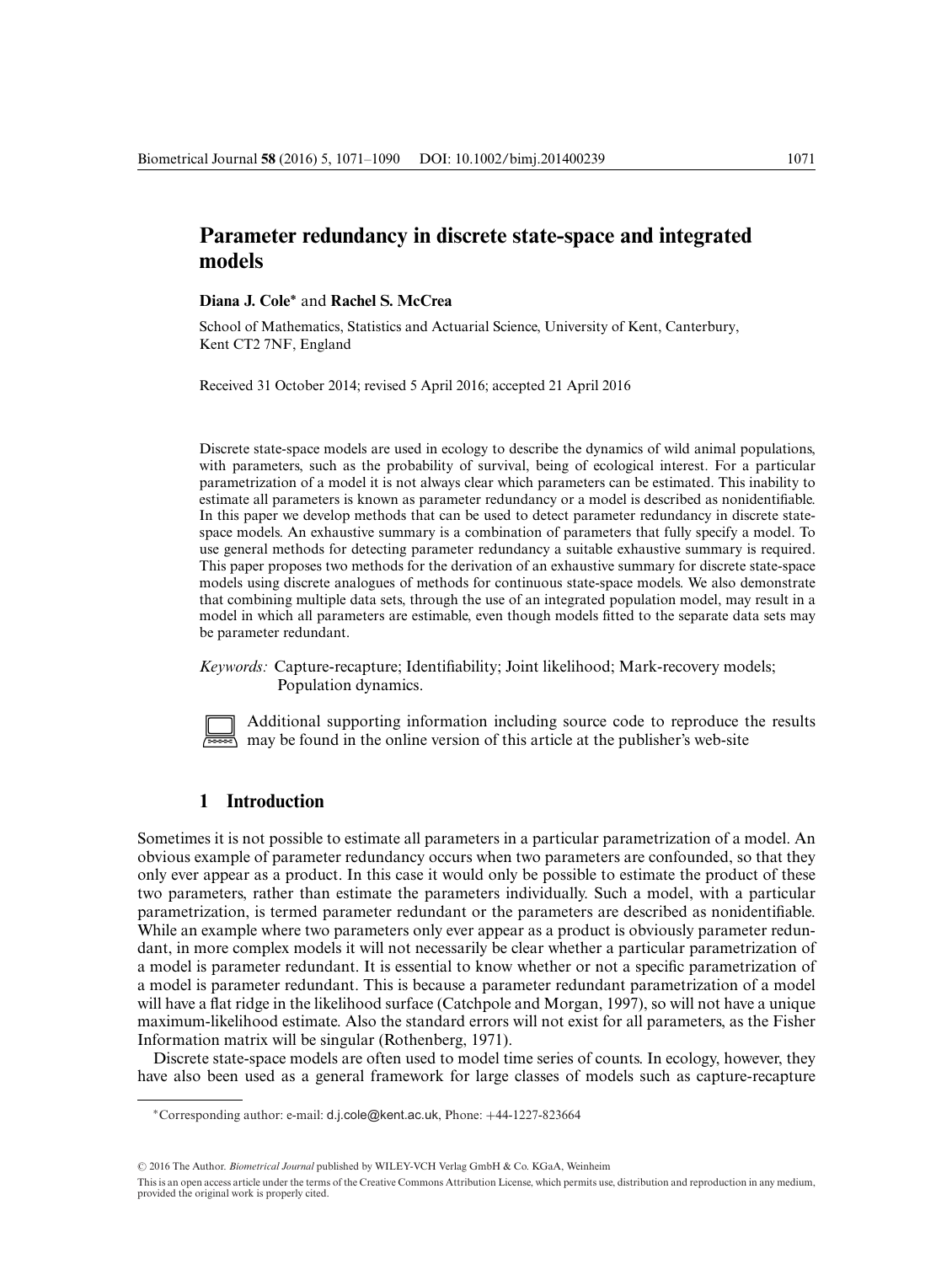models and occupancy models (see McCrea and Morgan, 2014, chapter 11). Discrete state-space models are a special case of a wider class of models known as hidden process models (Newman et al., 2006). A discrete state-space model comprises two stochastic processes: an underlying state equation and an observation equation. The state equation represents the underlying dynamics of how the value of an unobservable state evolves over time. As we cannot necessarily observe all states, the observation equation dictates which components of the system can be measured. The state equation is a stochastic version of widely used matrix projection models (Caswell, 2000). Buckland et al. (2004) describe how the first-order Markovian transition matrix that describes the dynamics of wild animal populations can be constructed through the partitioning of the individual processes, such as reproduction, survival, and movement. Much work has been carried out recently on state-space models; see Schaub and Abadi (2011) for a review. At present no methods exist for investigating the parameter redundancy of discrete state-space models.

General methods have been developed for detecting parameter redundancy (see, e.g., Cole et al., 2010; Choquet and Cole, 2012). These methods involve forming a derivative matrix by differentiating a vector of parameter combinations with respect to the parameters of the model, and then calculating the rank of the resulting matrix. The vector of parameter combinations needs to provide a unique representation of the model. Although such vectors exist for continuous state-space models (see, e.g., Chis et al., 2011), these are not applicable for discrete state-space models because the model forms are different.

State-space models may be parameter redundant because not all states are observed or may be parameter redundant due to the structure of the underlying state equation. However there may still be interest in estimating all the parameters. A possible solution to parameter redundancy could be to combine two or more different types of data, and then describe them with an integrated population model. While the component models may be parameter redundant the combined model may not be parameter redundant (see, e.g., Besbeas et al., 2002). Integrated population models are generally constructed as a product of component likelihoods resulting in a more complex model.

In this paper we demonstrate how to investigate parameter redundancy in discrete state-space models and integrated population models. In Section 1.1 we introduce the theory of parameter redundancy and methods for detecting parameter redundancy. In Section 1.2 we introduce state-space models. Sections 2 and 3 extend existing parameter redundancy methods to state-space models and integrated population models, respectively. Throughout we use simple examples to illustrate the methods; we provide more complex examples in Section 4 and the Supporting Information. Computer code for all examples can also be found in the Supporting Information. The paper concludes with a discussion in Section 5.

#### **1.1 Detecting parameter redundancy**

A model,  $M(\theta)$ , with parameters given by the vector  $\theta$ , of length p, is defined as parameter redundant if it can be rewritten in terms of a smaller vector of parameters  $\beta$ , of length *q* with  $q < p$  and  $\beta = f(\theta)$ , for some function *f* (Catchpole and Morgan, 1997). A model,  $M(\theta)$ , is said to be nonidentifiable if two different values of the parameters,  $\theta_1$  and  $\theta_2$ , result in an identical expression of the model, that is,  $M(\theta_1) = M(\theta_2)$ , but  $\theta_1 \neq \theta_2$  (see, e.g., Cole et al., 2010). A parameter redundant model will be nonidentifiable (Catchpole and Morgan, 1997).

Models are described by exhaustive summaries, which are particular parameter combinations that fully specify models. A vector of parameters,  $\kappa(\theta)$ , is an exhaustive summary if knowledge of  $\kappa(\theta)$ uniquely determines the model (Cole et al., 2010). That is, the vector  $\kappa(\theta)$  is an exhaustive summary for model  $M(\theta)$ , if  $\kappa(\theta_1) = \kappa(\theta_2) \Leftrightarrow M(\theta_1) = M(\theta_2)$  for all  $\theta_1$  and  $\theta_2$  in a given parameter space. An exhaustive summary can be used to infer results about parameter redundancy. For example, if the log-likelihood can be written as  $l = \sum_{i=1}^{N} l_i$ , an exhaustive summary is  $\kappa = [l_1, \ldots, l_N]$ . However for any example there will be many different options for exhaustive summaries, which we demonstrate in Example 1a.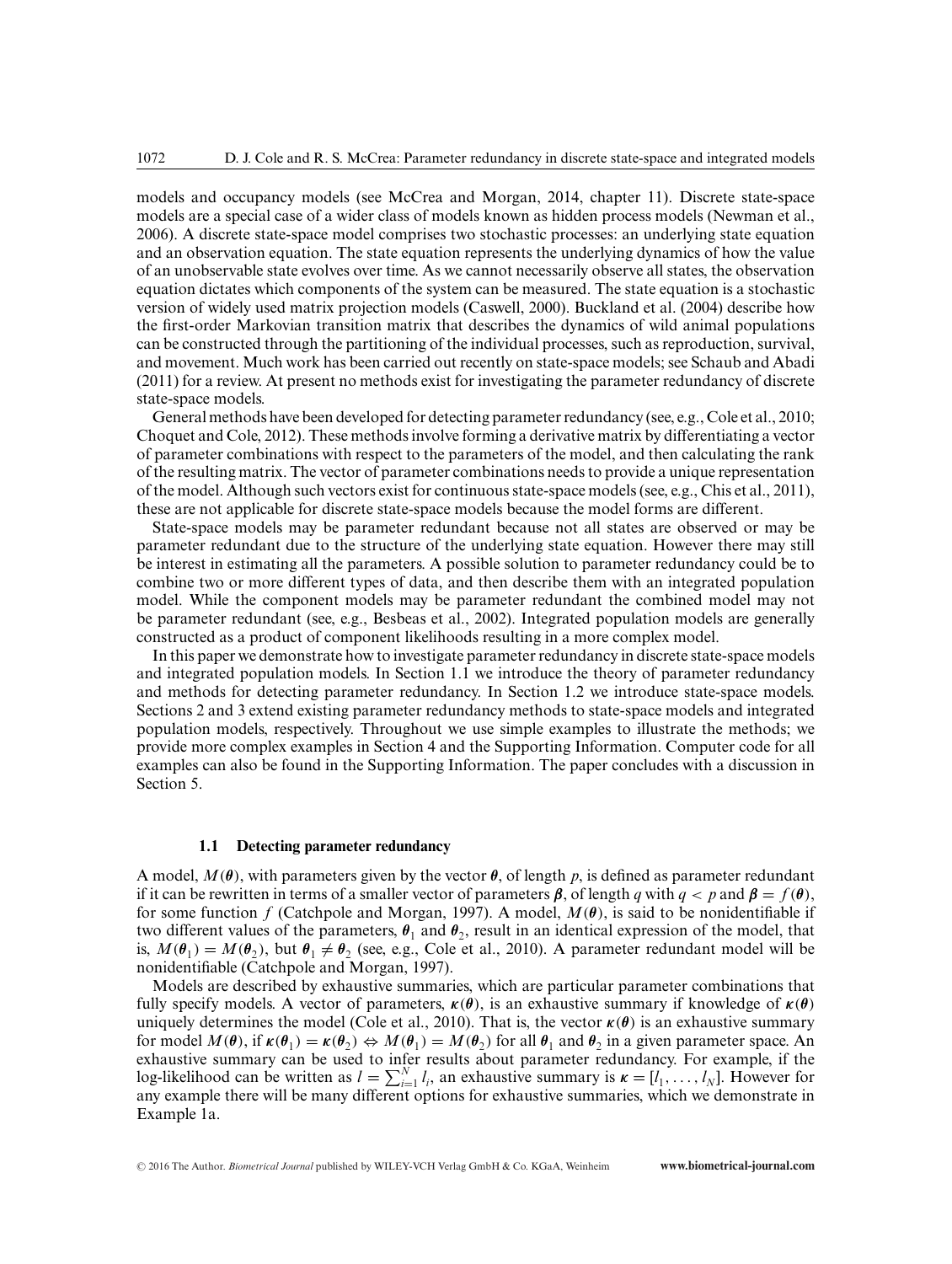| Year of ringing | Number marked | Year of recovery |      |      |
|-----------------|---------------|------------------|------|------|
|                 |               | 1963             | 1964 | 1965 |
| 1963            | 1147          | 13               |      |      |
| 1964            | 1285          |                  | 16   |      |
| 1965            | 1106          |                  |      |      |

**Table 1** Example ring-recovery data on lapwings.

#### **Example 1a**

Mark-recovery data, where animals are marked and dead individuals are subsequently reported, are one type of data that can be combined with census data, in integrated population models (Besbeas et al., 2002). Suppose that  $F_i$  newborn animals are marked in year *i* and then  $N_i$  of those animals are recovered dead in year *j*. For this example we assume that all  $N_{ij}$  (for  $j \ge i$ ) and  $F_i$  are nonzero. Cole et al. (2012) considers relaxing these assumptions.

An example of mark-recovery data arises from ring-recovery experiments on birds, where animals are ringed and some of those ringed are recovered dead later (see, e.g., Freeman and Morgan, 1990, 1992). An example of ring-recovery data is given in Table 1, which is data collected on Lapwing, *Vanellus vanellus*, where birds are ringed in their first year of life. Further years of data are given in Catchpole et al. (1999).

We assume that the probability an animal survives a year is  $\phi_1$  in the first year of life and  $\phi_a$  in subsequent years. As animals may die without the marks being recovered, the probability of recovery also needs to be considered, which is  $\lambda_1$  in the first year of life and  $\lambda_a$  in subsequent years. Each year of marking corresponds to a multinomial distribution with probability of marking in year *i* and recovery in year *j* defined by

$$
P_{ij} = \begin{cases} (1 - \phi_1)\lambda_1 & \text{if } i = j \\ \phi_1 \phi_a^{j-i-1} (1 - \phi_a)\lambda_a & \text{otherwise.} \end{cases}
$$

An example where there is interest in this particular model is provided in Robinson (2010). The log-likelihood for 3 years of marking and 3 years of recovery is

$$
l = \sum_{i=1}^{3} \left\{ \sum_{j=i}^{3} N_{ij} \log(P_{ij}) + \left(F_i - \sum_{j=i}^{3} N_{ij}\right) \log\left(1 - \sum_{j=i}^{3} P_{ij}\right) \right\},\,
$$

where  $1 - \sum_{j=i}^{3} P_{ij}$  is the probability of being marked but not recovered. Equation (1) shows three exhaustive summaries for this model.

$$
\kappa_{1} = \begin{bmatrix}\nN_{11} \log\{(1 - \phi_{1})\lambda_{1}\} \\
N_{12} \log\{\phi_{1}(1 - \phi_{a})\lambda_{a}\} \\
N_{13} \log\{\phi_{1}\phi_{a}(1 - \phi_{a})\lambda_{a}\} \\
N_{22} \log\{(1 - \phi_{1})\lambda_{1}\} \\
N_{23} \log\{\phi_{1}(1 - \phi_{a})\lambda_{a}\} \\
\left(F_{2} - \sum_{2}^{3} N_{1j}\right) \log\left(1 - \sum_{1}^{3} P_{1j}\right) \\
N_{33} \log\{\phi_{1}(1 - \phi_{a})\lambda_{a}\} \\
N_{34} \log\{(1 - \phi_{1})\lambda_{1}\} \\
N_{45} \log\{(1 - \phi_{1})\lambda_{1}\} \\
N_{56} \log\{(1 - \phi_{1})\lambda_{1}\} \\
\left(F_{3} - N_{33}\right) \log(1 - P_{3j})\n\end{bmatrix}, \kappa_{2} = \begin{bmatrix}\n(1 - \phi_{1})\lambda_{1} \\
\phi_{1}(1 - \phi_{a})\lambda_{a} \\
1 - \sum_{1}^{3} P_{1j} \\
\phi_{1}(1 - \phi_{a})\lambda_{a} \\
\phi_{1}(1 - \phi_{a})\lambda_{a} \\
1 - \sum_{2}^{3} P_{2j} \\
1 - P_{3j}\n\end{bmatrix}, \kappa_{3} = \begin{bmatrix}\n(1 - \phi_{1})\lambda_{1} \\
\phi_{1}(1 - \phi_{a})\lambda_{a} \\
\phi_{1}\phi_{a}(1 - \phi_{a})\lambda_{a} \\
\phi_{1}\phi_{a}(1 - \phi_{a})\lambda_{a}\n\end{bmatrix}.
$$
 (1)

<sup>C</sup> 2016 The Author. *Biometrical Journal* published by WILEY-VCH Verlag GmbH & Co. KGaA, Weinheim **www.biometrical-journal.com**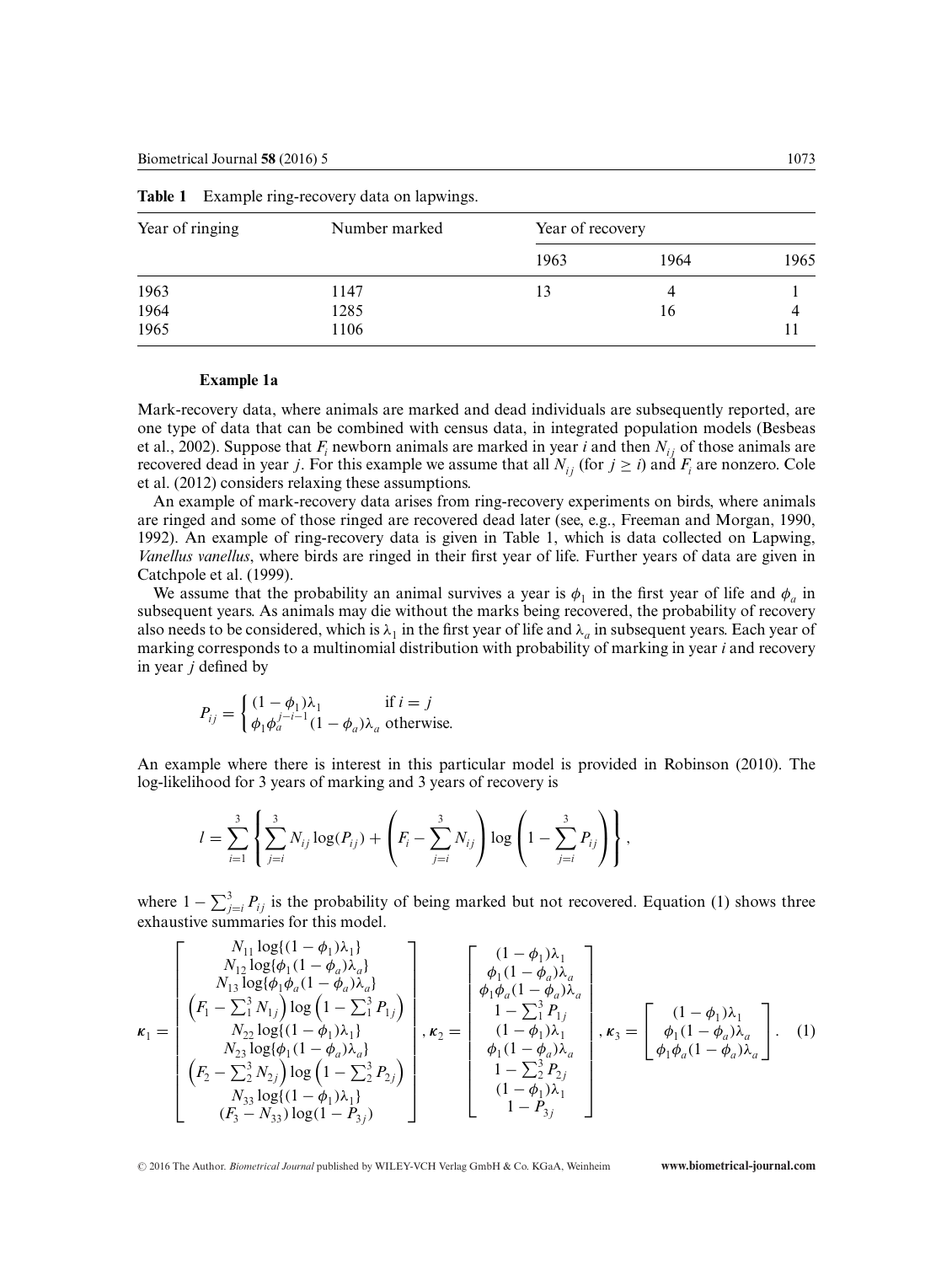The first exhaustive summary,  $\kappa_1$ , is formed from the log-likelihood terms. Given that none of the  $N_{ij}$  are equal to zero, multiplying by a constant is a one-to-one transformation, as is applying the exponential function, which results in exhaustive summary  $\kappa_2$ . Catchpole and Morgan (1997) show that the more complex terms corresponding to being marked but not recovered are not needed because the components are given by other exhaustive summary terms. It is also not necessary to include repeated terms in an exhaustive summary, which results in exhaustive summary  $\kappa_{3}$ . There are obviously many other one-to-one transformations we could apply to create alternative exhaustive summaries.

Any exhaustive summary of the model will contain the same information on the parameter redundancy of that model. In this example let  $(1 - \phi_1)\lambda_1 = \beta_1$  and  $\phi_1\lambda_a = \beta_2$ . We can rewrite all three exhaustive summaries for this model in terms of  $\beta_1$ ,  $\beta_2$  and  $\phi_a$ , giving Eq. (2).

$$
\kappa_{1} = \begin{bmatrix}\nN_{11} \log(\beta_{1}) & \beta_{12} \log(\beta_{2}(1-\phi_{a})) \\
N_{13} \log(\beta_{2}\phi_{a}(1-\phi_{a})) & \beta_{2}(1-\phi_{a}) \\
F_{1} - \sum_{1}^{3} N_{1j} \log(\beta_{1} - \sum_{1}^{3} P_{1j}) \\
N_{23} \log(\beta_{2}(1-\phi_{a})) & N_{33} \log(\beta_{1}) \\
F_{2} - \sum_{2}^{3} N_{2j} \log(\beta_{1}) & (F_{3} - N_{33}) \log(1-P_{3j})\n\end{bmatrix}, \kappa_{2} = \begin{bmatrix}\n\beta_{1} & \beta_{2}(1-\phi_{a}) & \beta_{2}(1-\phi_{a}) \\
\beta_{2}\phi_{2}(1-\phi_{a}) & 1 - \sum_{1}^{3} P_{1j} \\
\beta_{1} & \beta_{2}(1-\phi_{a}) & \beta_{2}(1-\phi_{a}) \\
\beta_{2}(\beta_{1} - \beta_{a}) & 1 - \sum_{2}^{3} P_{2j} \\
\beta_{1} & \beta_{1} & \beta_{1}\n\end{bmatrix}, \kappa_{3} = \begin{bmatrix}\n\beta_{1} & \beta_{2}(1-\phi_{a}) & \beta_{2}(1-\phi_{a}) \\
\beta_{2}(\beta_{1} - \beta_{a}) & 1 - \beta_{3} \\
\beta_{2}(\beta_{2} - \beta_{1}) & 1 - \beta_{3} \\
\beta_{3} & \beta_{3}\n\end{bmatrix}.
$$
 (2)

As we can reparameterize the model in terms of a smaller number of parameters, the original model is parameter redundant. Parameter redundancy in mark-recovery models is discussed in Cole et al.  $(2012)$ .

It is not always obvious whether or not a model can be reparameterized in terms of fewer parameters. In these cases there are several methods for investigating whether or not a model is parameter redundant, which include numerical methods (e.g., Viallefont et al., 1998), symbolic differentiation methods (e.g., Cole et al., 2010), and hybrids of numeric and symbolic methods (Choquet and Cole, 2012).

For the symbolic method a derivative matrix is formed by differentiating an exhaustive summary,  $\kappa(\theta)$ , with respect to the parameters,  $\theta$ . The number of estimable parameters in a model is then equal to the rank, *r*, of the derivative matrix,  $D = \partial \kappa / \partial \theta$ . If the rank is less than the number of parameters the model is parameter redundant, otherwise the model is termed full rank, and it is, in theory, possible to estimate all the parameters (Catchpole and Morgan, 1997; Cole et al., 2010). The symbolic algebra of this method can be executed in a symbolic algebra package such as Maple (see, e.g., Catchpole et al., 2002). We provide Maple code for all the examples of this paper in the Supporting Information. This method is demonstrated in the continuation of Example 1a.

#### **Example 1a continued**

Using the exhaustive summary  $\kappa_3$  of Eq. (1), which has parameters  $\theta = [\phi_1, \phi_a, \lambda_1, \lambda_a]$ , we form the derivative matrix,

$$
\mathbf{D} = \begin{bmatrix} \frac{\partial \kappa_{3j}}{\partial \theta_i} \end{bmatrix} = \begin{bmatrix} -\lambda_1 & (1 - \phi_a)\lambda_a & \phi_a(1 - \phi_a)\lambda_a \\ 0 & -\phi_1\lambda_a & \phi_1\lambda_a - 2\phi_1\phi_a\lambda_a \\ 1 - \phi_1 & 0 & 0 \\ 0 & \phi_1(1 - \phi_a) & \phi_1\phi_a(1 - \phi_a) \end{bmatrix} . \tag{3}
$$

The rank of this derivative matrix is 3, but there are four parameters so this parametrization of the model is parameter redundant.  $\Box$ 

If a particular parametrization of a model is parameter redundant then it is said to have deficiency  $d = p - r$ . By examining the null space of D', where D' is the transpose of D, it is possible to find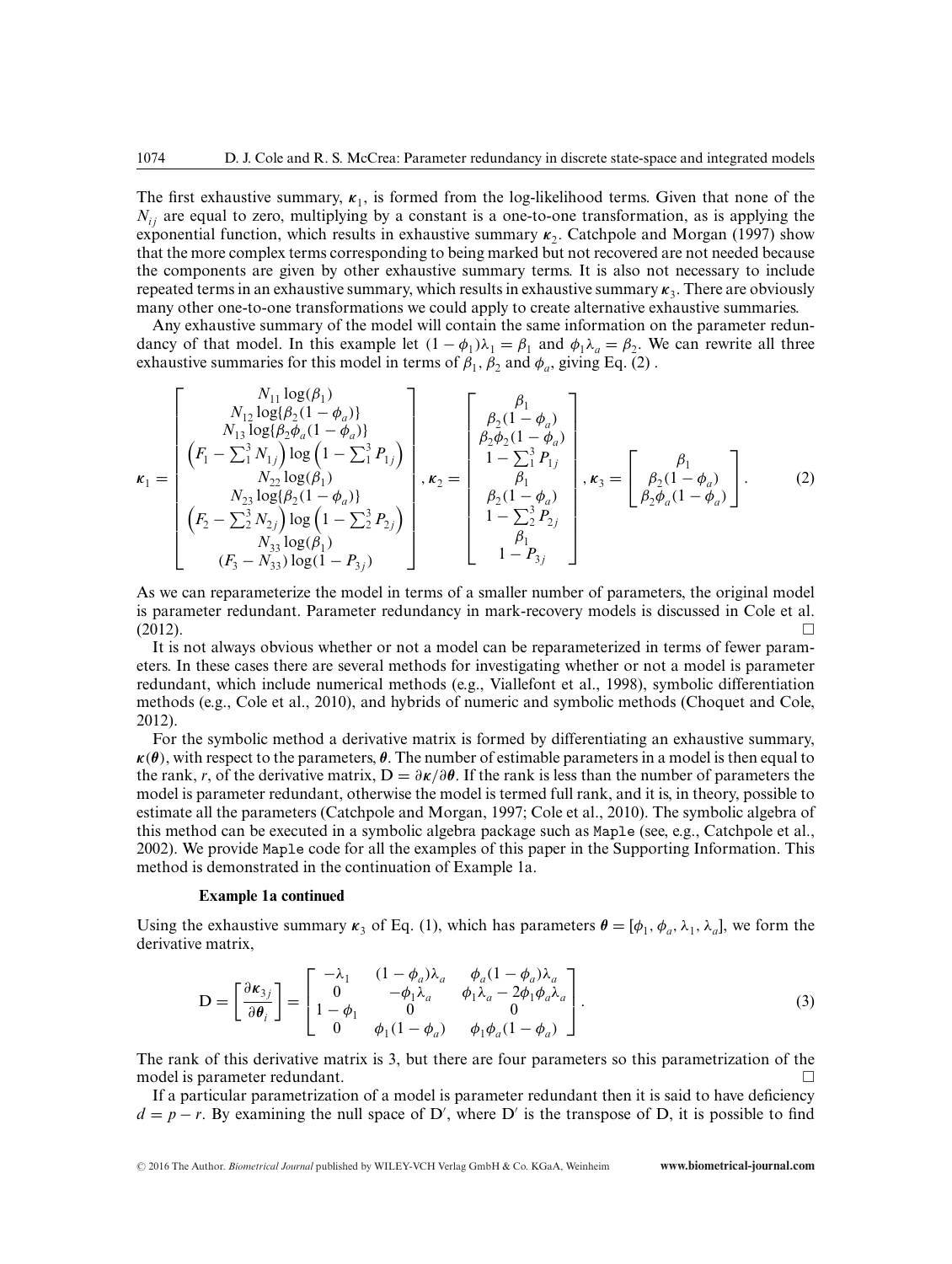parameters that can be estimated. This involves solving  $\alpha'D = 0$ . There are *d* solutions to  $\alpha'D = 0$ , labeled  $\alpha_j$ , for  $j = 1, ..., d$ , with individual entries  $\alpha_{ij}$ . If  $\alpha_{ij} = 0$  for all *j* then it will still be possible to estimate  $\theta_i$  even though not all parameters can be estimated. In order to find other parameter combinations that can be estimated, we solve the system of linear first-order partial differential equations (PDEs)  $\sum_{i=1}^{p}$ *<sup>p</sup>*<sub>i=1</sub> $\alpha_{ij} \partial f / \partial \theta_i = 0$ , *j* = 1, ..., *d* for arbitrary function *f* (Catchpole et al., 1998; Chappell and Gunn,  $\overline{1998}$ ; Evans and Chappell, 2000; Cole et al., 2010).

#### **Example 1a continued**

The null space of the derivative matrix given by Eq. (3) is

$$
\boldsymbol{\alpha} = \left[ -\frac{\phi_1}{\lambda_a}, 0, -\frac{\lambda_1 \phi_a}{(1 - \phi_1)\lambda_a}, 1 \right].
$$

The zero in the second position indicates that only the parameter  $\phi_a$  can be estimated in the original parametrization. Solving the PDEs,

$$
-\frac{\partial f}{\partial \phi_1} \frac{\phi_1}{\lambda_a} - \frac{\partial f}{\partial \lambda_1} \frac{\lambda_1 \phi_a}{(1 - \phi_1)\lambda_a} + \frac{\partial f}{\partial \lambda_a} = 0,
$$

gives estimable parameter combinations  $\phi_1 \lambda_a$  and  $(1 - \phi_1) \lambda_1$ 

We show in the Maple code for Example 1a that all the exhaustive summaries of Eq. (2) result in derivative matrices that all have rank 3 and the same null space, resulting in identical estimable parameter combinations. This is true of all exhaustive summaries for a model. Although all three exhaustive summaries give the same results, in this case we would recommend using the third exhaustive summary,  $\kappa_3$ , as it results in the simplest derivative matrix. Generally the best exhaustive summary to use is one that results in the simplest derivative matrix; this is often also the exhaustive summary with the smallest dimension.

There are alternative methods of investigating parameter redundancy, which are summarized in Gimenez et al. (2004). However numeric methods, such as examining the rank of the Hessian matrix (Viallefont et al., 1998), can lead to incorrect results (see, e.g., Cole and Morgan, 2010a). While the symbolic method is preferred, because it gives correct results, in more complex problems Maple may run out of memory trying to calculate the rank of the derivative matrix. Examples of models where symbolic computations would be too difficult include Hunter and Caswell (2009), Jiang et al. (2007), and Forcina (2008). In these three papers numerical methods are used to detect parameter redundancy. However, it is still possible to apply the symbolic approach to these more complicated models by using a framework provided in Cole et al. (2010). This involves creating new structurally simpler exhaustive summaries by reparameterizing the model in such a way that the resulting derivative matrix is structurally simpler. The Reparametrization theorem states that if **s** is a reparametrization of a model parameterized in terms of  $\theta$  such that rank( $\partial$ **s**/ $\partial$  $\theta$ ) =  $n_s$ , where  $n_s$  is the length of **s**, then rank(D) = rank{ $\partial \kappa(\theta)/\partial \theta$ } = rank{ $\partial \kappa(s)/\partial s$ }. The **s** can be chosen so that the derivative matrix, ∂κ(**s**)/∂**s**, is structurally simpler than the derivative for the original parametrization, ∂κ(θ)/∂θ, and therefore the rank can be calculated. The vector **s** is either a new exhaustive summary, or a new exhaustive summary can be created from **s**. This extended symbolic method is used in Cole (2012) for models of Hunter and Caswell (2009) and in Cole and Morgan (2010a) for the models of Jiang et al. (2007). In Cole and Morgan (2010b) further theory is developed specifically for models with covariates, with one illustrative example covering the models of Forcina (2008).

An alternative method is the hybrid symbolic-numeric method (Choquet and Cole, 2012). In this method D is calculated symbolically but the rank is evaluated numerically at five randomly chosen points in the parameter space. In a parameter redundant model it is then possible to determine if any of the original parameters can still be estimated, but it is not possible to find other estimable parameter combinations.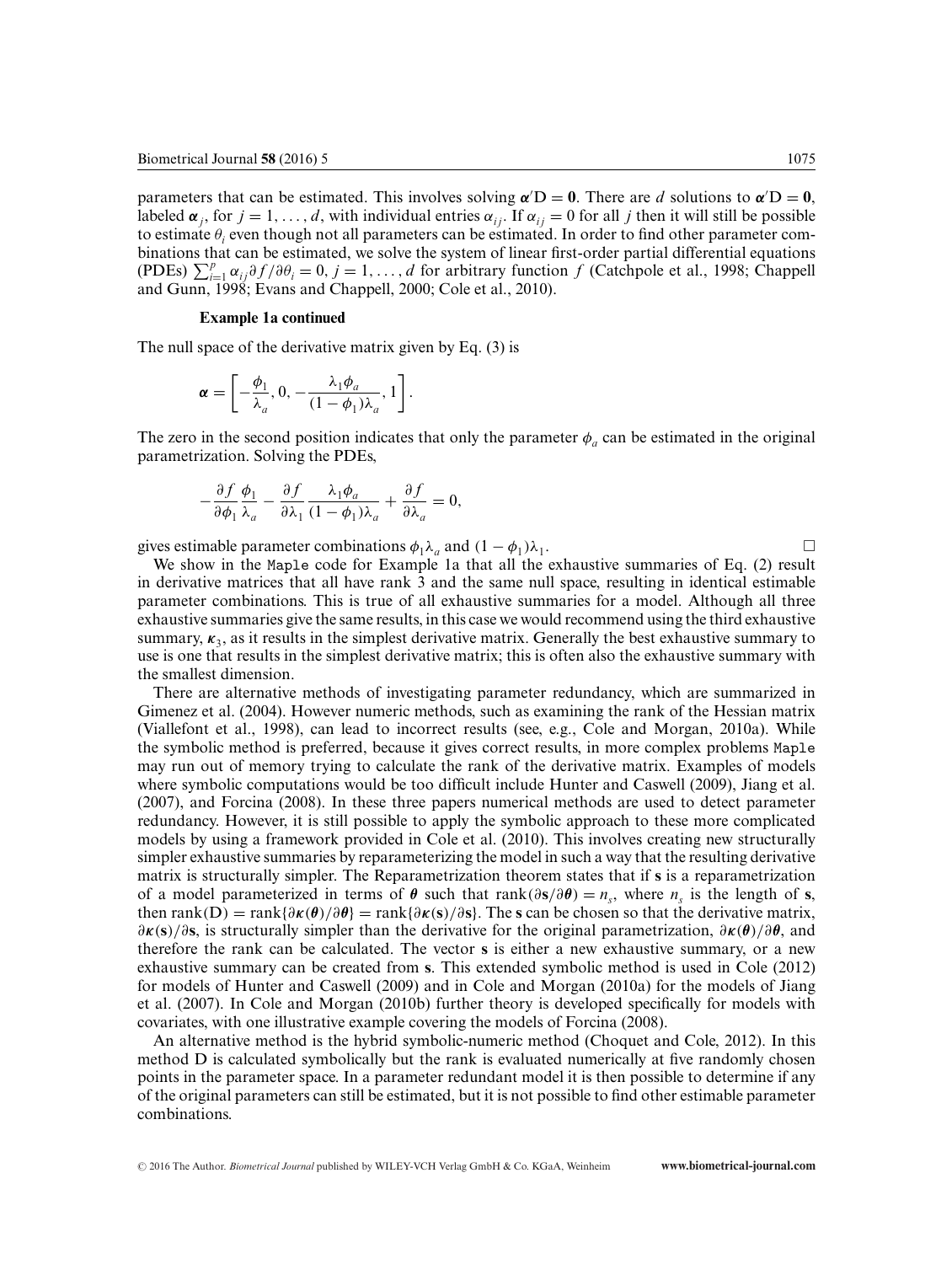#### **Example 1a continued**

It is shown in the Maple code for Example 1a that the hybrid symbolic-numeric method also results in rank 3, and that  $\phi_a$  can be estimated. However the hybrid method cannot be used to show that the estimable parameter combinations are  $\phi_1 \lambda_a$  and  $(1 - \phi_1) \lambda_1$ . The contract of the contract of  $\Box$ 

#### **1.2 The state-space model**

A continuous linear state-space model is defined by the equations,

$$
\mathbf{y}(t, \boldsymbol{\theta}) = \mathbf{C}(\boldsymbol{\theta})\mathbf{x}(t, \boldsymbol{\theta})
$$
 and  $\frac{\partial}{\partial t}\mathbf{x}(t, \boldsymbol{\theta}) = \mathbf{A}(\boldsymbol{\theta})\mathbf{x}(t, \boldsymbol{\theta}) + \mathbf{B}(\boldsymbol{\theta})\mathbf{u}$ ,

where **y** is the output function, **x** is the state-variable function,  $\theta$  is a vector of unknown parameters, **u** is the input function, and *t* is the time recorded on a continuous scale. The matrices A,B, C are the compartmental, input, and the output matrices, respectively. Several exhaustive summaries already exist for continuous linear state-space models, which result in different general methods for detecting nonidentifiability including the Laplace transform approach (Bellman and Aström, 1970) and the Taylor series approach (Pohjanpalo, 1978). These different methods are compared in Chis et al. (2011). However, these exhaustive summaries are not suitable for discrete linear state-space models, as the model formation is different. Discrete state-space models do not involve differential equations, but instead use a recursion such as Eq. (4) .

In ecology, observations are typically recorded on a discrete scale, such as counts of population sizes. A discrete linear state-space model is defined by the respective observation and state equations,

$$
\mathbf{y}_{t} = \mathbf{A}_{t} \mathbf{x}_{t} + \boldsymbol{\eta}_{t} \text{ and } \mathbf{x}_{t} = \mathbf{C}_{t} \mathbf{x}_{t-1} + \boldsymbol{\epsilon}_{t-1}, t = 1, 2, 3, \dots,
$$
\n(4)

where  $A_t$  is an  $n \times n$  transition matrix,  $C_t$  is an  $m \times n$  measurement matrix,  $\mathbf{x}_0$  is a vector of initial values, and  $\eta$  and  $\epsilon$  are error processes with zero means. The model has *n* states, with *m* states or combination of states observed, where  $m < n$ . It is assumed that the initial observation is at time  $t = 1$ and the final observation is at  $t = T$ . For ecological applications, observations are typically taken on a yearly time scale, and the matrix A*<sup>t</sup>* will contain the demographic parameters of interest, such as survival probabilities and fecundity. Typically the measurement matrix is a fixed matrix that does not contain any parameters and does not depend on time, so that  $C<sub>t</sub> = C$ . A linear Gaussian state-space model assumes that the error processes  $\eta_t$  and  $\epsilon_t$  and the initial state  $\mathbf{x}_0$  have multivariate normal distributions, with all three variables being independent between times and each other. Assuming a linear Gaussian state-space model allows parameters to be estimated using the Kalman filter (see, e.g., Harvey, 1989), but this assumption is not necessary to check whether or not a model is parameter redundant.

#### **Example 1b**

An example of a simple discrete state-space model used in ecology is given in Besbeas et al. (2002). They create a discrete linear state-space model for abundance data on the number of lapwings, *V. vanellus*, with the respective observation and state equations:

$$
y_t = \begin{bmatrix} 0 & 1 \end{bmatrix} \mathbf{x}_t + \eta_t \text{ with } \mathbf{x}_t = \begin{bmatrix} 0 & \rho \phi_1 \\ \phi_a & \phi_a \end{bmatrix} \mathbf{x}_{t-1} + \begin{bmatrix} \epsilon_{1,t} \\ \epsilon_{a,t} \end{bmatrix}.
$$

Here,  $\mathbf{x}_t = [N_{1,t}, N_{a,t}]'$ , where  $N_{1,t}$  and  $N_{a,t}$  are, respectively, the number of first year lapwings and adult lapwings seen in year *t*,  $y_t$  is the observed numbers of lapwings at time *t*,  $\rho$  is a parameter representing productivity, and  $\phi_1$  and  $\phi_a$  are the probabilities of survival for first year and adult lapwings, respectively. The error term  $\eta_{1,t}$  is assumed to follow a normal distribution with mean zero and variance  $\sigma^2$ , and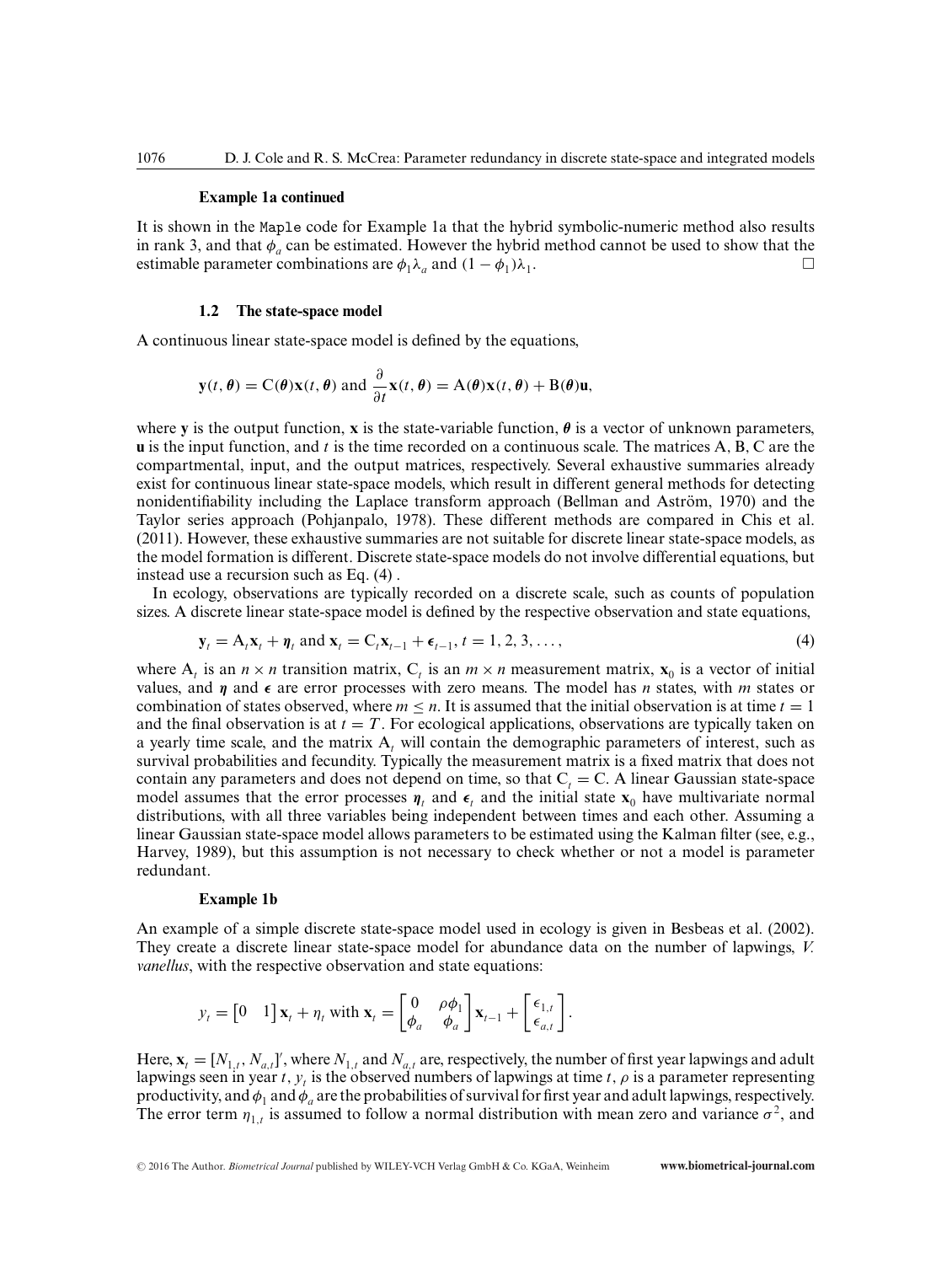the error terms  $\epsilon_{1,t}$  and  $\epsilon_{a,t}$  are also assumed initially to have mean zero. This assumption is used in Besbeas et al. (2002) to allow the use of the Kalman filter in estimating parameters. For simplicity in the example here, we assume that the variance in the error terms is known. In Supporting Information Appendix A this assumption is relaxed.

This parametrization of the model is obviously parameter redundant due to the confounding of the parameters  $\rho$  and  $\phi_1$  and would remain parameter redundant even if numbers of first year lapwings were observed. However we use this model to illustrate the methods in this paper because it is simple enough that derivative matrices and PDEs can be displayed. In Section 4 we give examples of more complex models, where parameter redundancy results are not obvious, and the methods of this paper are needed in order to investigate parameter redundancy.  $\Box$ 

An extension to the state-space model allows nonlinear functions with

$$
\mathbf{y}_t = h(\mathbf{x}_t, \boldsymbol{\theta}) + \boldsymbol{\eta}_t \text{ with } \mathbf{x}_t = g(\mathbf{x}_{t-1}, \boldsymbol{\theta}) + \boldsymbol{\epsilon}_{t-1}, t = 1, 2, 3, \dots,
$$
\n<sup>(5)</sup>

where  $\eta_t$  and  $\epsilon_t$  are error processes,  $\mathbf{x}_0$  is a vector of initial values, and  $h(\cdot)$  and  $g(\cdot)$  are known functions.

#### **2 Discrete state-space model exhaustive summaries**

To examine the parameter redundancy of a discrete state-space model, we need a suitable exhaustive summary. Several exhaustive summaries exist for examining the identifiability of compartment models, which are continuous state-space models (see, e.g., Chis et al., 2011). These exhaustive summaries include the Laplace transform approach (Bellman and Aström, 1970) and the Taylor series approach (Pohjanpalo, 1978).

The Laplace transform approach, which is described in Supporting Information Appendix A, involves taking the Laplace transform of **y**(*t*). The discrete analogue of a Laplace transform is the *z*transform; we show how this can be used to derive an exhaustive summary in Supporting Information Appendix A. The *z*-transform exhaustive summary is given in Theorem 2.1 a. Like its continuous analogue, this approach is only applicable for linear discrete state-space models without time-dependent parameters.

The Taylor series approach involves a Taylor series expansion of **y***<sup>t</sup>* . A similar idea can be utilized for discrete state-space models, which involves a direct expansion of  $\mathbf{y}_t$  starting at  $\mathbf{y}_0$ . This results in the expansion exhaustive summary given in Theorem 2.1 b. The proof for this method is given in Supporting Information Appendix A. The expansion exhaustive summary, like its continuous analogue, can be used for linear and nonlinear discrete state-space models.

#### **Theorem 2.1.** *Exhaustive Summaries for discrete state-space models*

*a. For discrete linear state-space models with nontime-dependent transition matrix,* A*, and measurement matrix,* C*, the z-transform exhaustive summary is formed from the nonconstant coefficients of the powers of z in the numerator and denominator of the transfer function,*

$$
Q(z) = C(zI - A)^{-1}Ax_0,
$$

*where* I *is the identity matrix with dimensions identical to* A*. b. The expansion exhaustive summary for any discrete linear state-space models is,*

$$
\boldsymbol{\kappa} = \left[ \begin{array}{c} \mathbf{C}_1 \mathbf{A}_1 \mathbf{x}_0 \\ \mathbf{C}_2 \mathbf{A}_2 \mathbf{A}_1 \mathbf{x}_0 \\ \mathbf{C}_3 \mathbf{A}_3 \mathbf{A}_2 \mathbf{A}_1 \mathbf{x}_0 \\ \vdots \end{array} \right].
$$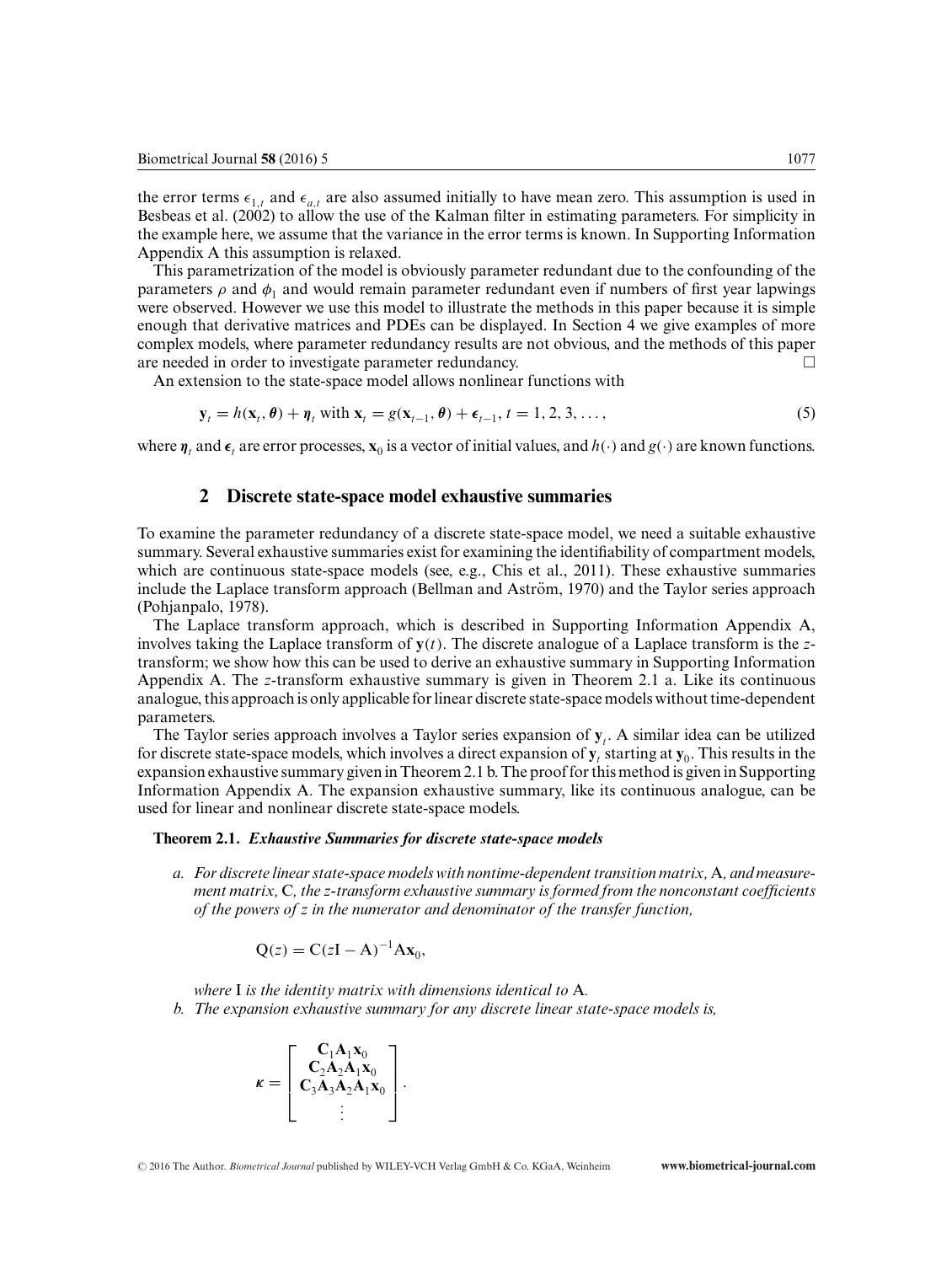*and for nonlinear state-space models is,*

$$
\kappa = \begin{bmatrix} h\{g(\mathbf{x}_0)\} \\ h[g\{g(\mathbf{x}_0)\}] \\ h(g[g\{g(\mathbf{x}_0)\}]) \\ \vdots \end{bmatrix} = \begin{bmatrix} h\{g(\mathbf{x}_0)\} \\ h\{g^2(\mathbf{x}_0)\} \\ h\{g^3(\mathbf{x}_0)\} \\ \vdots \end{bmatrix}.
$$

#### **Example 1b continued**

In Example 1b,

$$
\mathbf{C} = \begin{bmatrix} 0 & 1 \end{bmatrix}, \mathbf{A} = \begin{bmatrix} 0 & \rho \phi_1 \\ \phi_a & \phi_a \end{bmatrix}, \text{ and } \mathbf{x}_0 = \begin{bmatrix} x_{0,1} \\ x_{0,2} \end{bmatrix}.
$$

The transfer function is,

$$
Q(z) = \mathbf{C}(zI - A)^{-1} A \mathbf{x}_0 = \frac{-z\phi_a(x_{0,1} + x_{0,2}) - \rho\phi_1\phi_a x_{0,2}}{-s^2 + z\phi_a + \rho\phi_1\phi_a}
$$

The *z*-transform exhaustive summary is then the nonzero coefficients of  $z$  in the numerator and denominator. This results in the exhaustive summary,

$$
\boldsymbol{\kappa} = \begin{bmatrix} -\rho \phi_1 \phi_a x_{0,2} \\ -\phi_a (x_{0,1} + x_{0,2}) \\ \rho \phi_1 \phi_a \\ \phi_a \end{bmatrix} . \tag{6}
$$

.

Differentiating the exhaustive summary with respect to the parameters,  $\theta = [\phi_1, \phi_a, \rho]$ , gives the derivative matrix,

$$
\mathbf{D} = \begin{bmatrix} -\rho \phi_a x_{0,2} & 0 & \rho \phi_a & 0 \\ -\rho \phi_1 x_{0,2} & -x_{0,1} - x_{0,2} & \rho \phi_1 & 1 \\ -\phi_1 \phi_a x_{0,2} & 0 & \phi_1 \phi_a & 0 \end{bmatrix},
$$

which has rank 2. Therefore this model is parameter redundant with deficiency 1. The null space of D' is  $\alpha' = [-\phi_1/\rho, 0, 1]$ . The position of the zero indicates that the second parameter  $\phi_a$  can be estimated. Solving the PDEs  $-\partial f/\partial \phi_1 \times \phi_1/\rho + \partial f/\partial \rho = 0$  gives  $\phi_1 \rho$  as the other estimable parameter.

The expansion exhaustive summary for this example consists of the terms,

$$
\kappa = \begin{bmatrix} \mathbf{C}_1 \mathbf{A}_1 \mathbf{x}_0 \\ \mathbf{C}_2 \mathbf{A}_2 \mathbf{A}_1 \mathbf{x}_0 \\ \mathbf{C}_3 \mathbf{A}_3 \mathbf{A}_2 \mathbf{A}_1 \mathbf{x}_0 \end{bmatrix} = \begin{bmatrix} x_{0,1} \phi_a + x_{0,2} \phi_a \\ x_{0,2} \phi_1 \phi_a \rho + x_{0,1} \phi_a^2 + x_{0,2} \phi_a^2 \\ x_{0,1} \phi_1 \phi_a^2 \rho + 2x_{0,2} \phi_1 \phi_a^2 \rho + x_{0,1} \phi_a^3 + x_{0,2} \phi_a^3 \\ \vdots \end{bmatrix}.
$$

However to use this expansion exhaustive summary in Maple we need to fix the number of terms.  $\Box$ To use the expansion exhaustive summary there are three possible options:

Option I: If there are *T* years of data, the exhaustive summary is  $\kappa' = [(\mathbf{C}_1 \mathbf{A}_1 \mathbf{x}_0)'$ ,  $(\mathbf{C}_2 \mathbf{A}_2 \mathbf{A}_1 \mathbf{x}_0)'$ ,  $\ldots$ ,  $(\mathbf{C}_T \mathbf{A}_T \cdots \mathbf{A}_2 \mathbf{A}_1 \mathbf{x}_0)'$  for a discrete linear state-space model or  $\kappa' = [h\{g(\mathbf{x}_0)\}'$ ,  $h{g^2(\mathbf{x}_0)}'$ ,..., $h{\bar{g^T(\mathbf{x}_0)}}'$  for a discrete non-inear state-space model.

Option II: Theorem 2.2 provides a limit to the number of exhaustive summary terms required.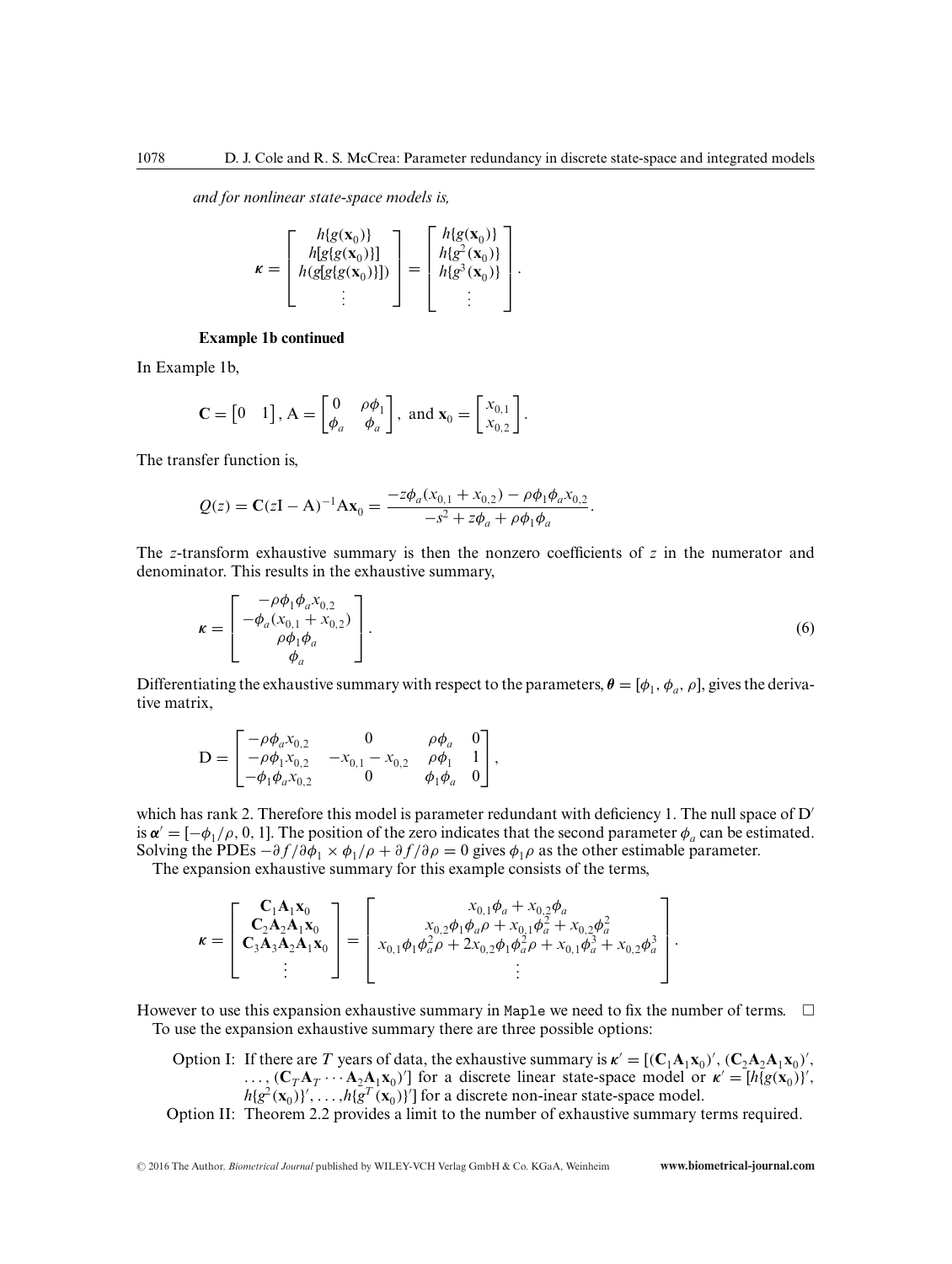Option III: The Extension theorem of Catchpole and Morgan (1997) and Cole et al. (2010) can be used.

Option I is straightforward. However note that in Example 1b each successive exhaustive summary term is more complex than the previous. It will always be the case due to the nature of this exhaustive summary. Therefore Option I is not suitable for large studies, when exhaustive summary terms become too complex. In such cases Options II or III should be used instead.

Option II is based on a result for continuous state-space models. The Taylor series expansion method creates an exhaustive summary that is infinite. For a linear system of compartment models with *n* compartments, only the first (2*n* − 1) terms are required (Thowsen, 1978; Magaria et al., 2001). Theorem 2.2 provides a similar result.

**Theorem 2.2.** *If* A *and* C *are constant and there are n states, then a simpler exhaustive summary requires only the terms*  $\boldsymbol{\kappa} = [E(\mathbf{y}_1)', E(\mathbf{y}_2)', \dots, E(\mathbf{y}_{2n})']$ .

The proof of Theorem 2.2 is given in Supporting Information Appendix A.

To use Option III we consider the exhaustive summary  $\kappa_K$ , for the first K years, which is a function of parameters  $\theta_K$ . Suppose the derivative matrix  $D_K = \partial \kappa_K / \partial \theta_K$  is full rank. The exhaustive summary can be extended to  $\kappa_{K+1}$  with extra terms  $\kappa_{ex}$  and parameters  $\theta_{K+1} = [\theta_K, \theta_{ex}]$ . If  $D_{ex} = \partial \kappa_{ex}/\partial \theta_{ex}$ is full rank, then by the Extension theorem the model will be full rank for  $T \geq K$  (Catchpole and Morgan, 1997; Cole et al., 2010). If a model is parameter redundant, with rank  $q < p$ , the model can be reparameterized in terms of a vector of parameters,  $\beta$ , of length *q*. The vector  $\beta$  can be the estimable parameter combinations found by solving the PDEs described in Section 1.1. Once the model has been reparameterized, the Extension theorem can be applied with derivative matrices formed by differentiating the exhaustive summary with respect to  $\beta$  rather than  $\theta$ . The Reparametrization theorem of Cole et al. (2010) can be used to give the result that the model specified in terms of  $\theta$  has the same rank as the model reparameterized in terms of  $\beta$ .

#### **Example 1b continued**

As  $n = 2$ , the exhaustive summary using Option II is,

$$
\kappa_1 = \left[ x_{0,1} \phi_a + x_{0,2} \phi_a, x_{0,2} \phi_1 \phi_a \rho + x_{0,1} \phi_a^2 + x_{0,2} \phi_a^2, x_{0,1} \phi_1 \phi_a^2 \rho + 2x_{0,2} \phi_1 \phi_a^2 \rho + x_{0,1} \phi_a^3 + x_{0,2} \phi_a^3, x_{0,2} \phi_1^2 \phi_a^2 \rho^2 + 2x_{0,1} \phi_1 \phi_a^3 \rho + 3x_{0,2} \phi_1 \phi_a^3 \rho + x_{0,1} \phi_a^4 + x_{0,2} \phi_a^4 \right]'.
$$
\n(7)

The derivative matrix, formed with respect to the parameters  $\theta = [\phi_1, \phi_a, \rho]$ , is,

$$
\mathbf{D} = \frac{\partial \kappa_1}{\partial \theta} = \begin{bmatrix} 0 & x_{0,2} \phi_a \rho & x_{0,1} \phi_a^2 \rho + 2x_{0,2} \phi_a^2 \rho & d_{1,4} \\ x_{0,1} + x_{0,2} & x_{0,2} \phi_1 \rho + 2x_{0,1} \phi_a + 2x_{0,2} \phi_a & d_{2,3} & d_{2,4} \\ 0 & x_{0,2} \phi_1 \phi_a & x_{0,1} \phi_1 \phi_a^2 + 2x_{0,2} \phi_1 \phi_a^2 & d_{3,4} \end{bmatrix}, \quad (8)
$$

where  $d_{1,4} = 2x_{0,2}\phi_1\phi_a^2\rho^2 + 2x_{0,1}\phi_a^3\rho + 3x_{0,2}\phi_a^3\rho, d_{2,3} = 2x_{0,1}\phi_1\phi_a\rho + 4x_{0,1}\phi_1\phi_a\rho + 3x_{0,1}\phi_a^2 + 3x_{0,2}\phi_a^2,$  $d_{2,4} = 2x_{0,2}\phi_1^2\phi_a\rho^2 + 6x_{0,1}\phi_1\phi_a^2\rho + 9x_{0,2}\phi_1\phi_a^2\rho + 4x_{0,1}\phi_a^3 + 4x_{0,2}\phi_a^3$ , and  $d_{3,4} = 2x_{0,2}\phi_1^2\phi_a^2\rho + 2x_{0,1}\phi_1\phi_a^3\rho + 4x_{0,2}\phi_1\phi_a^3\rho + 4x_{0,2}\phi_1\phi_a^3\rho + 4x_{0,2}\phi_1\phi_a^3\rho + 4x_{0,2}\phi_1\phi_a^3\r$  $\phi_a^3 + 3x_{0,2}\phi_1\phi_a^3$ . The rank of this derivative matrix is 2. As there are three parameters in this model, the model is parameter redundant with deficiency 1. The null space is identical to using the *z*-transform exhaustive summary, resulting in the same conclusion that the estimable parameter combinations are  $\phi_a$  and  $\phi_a$ <sub>*ρ*</sub>. Alternatively we show how Option III can be used in the Maple code.

If there are time-dependent  $A_t$  and/or  $C_t$ , then the *z*-transform exhaustive summary and Theorem 2.2 do not apply. However the expansion exhaustive summary can be used with Option I or Option III, the latter of which we demonstrate in the example below.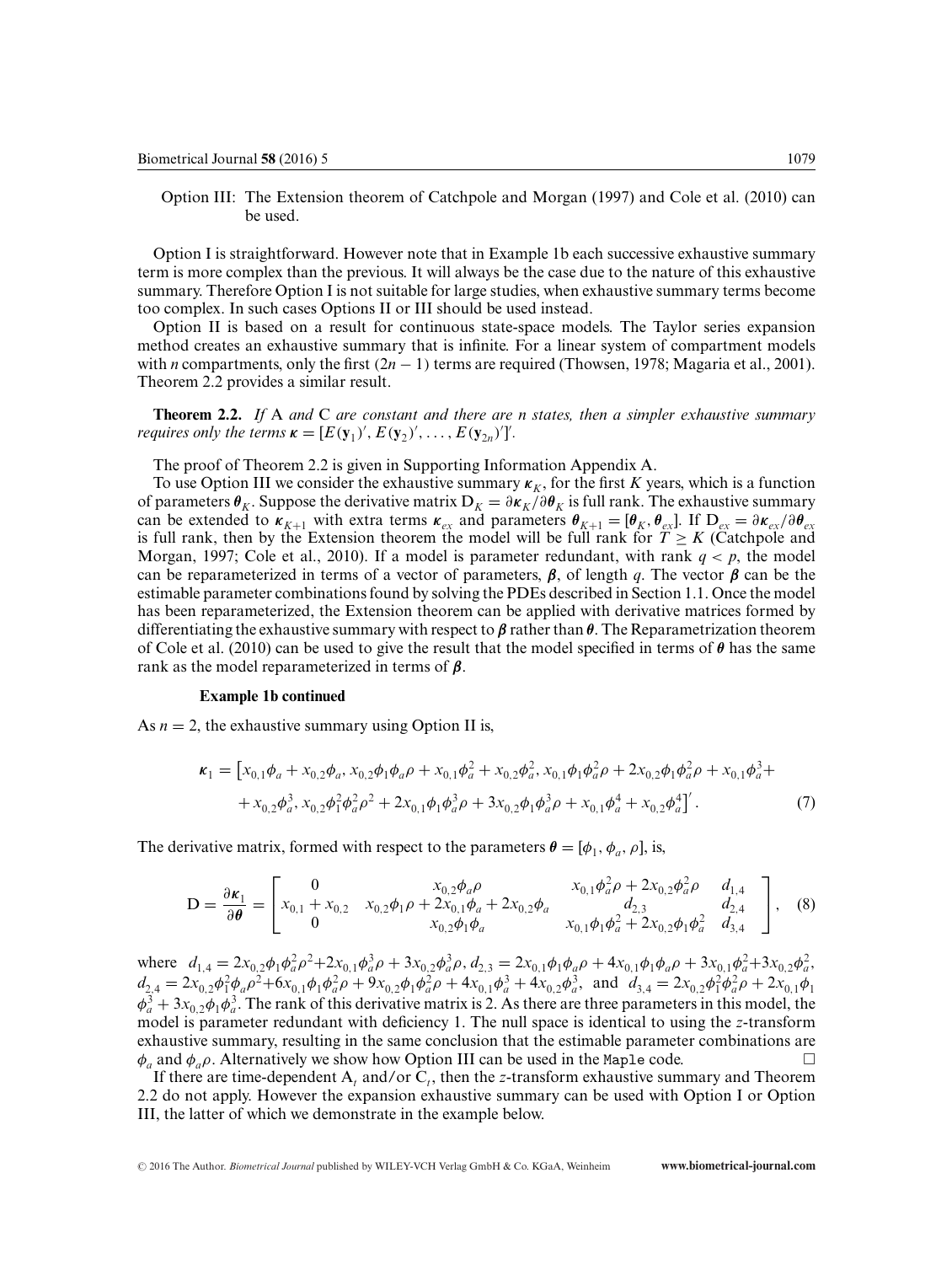#### **Example 2**

Consider Example 1b extended to include time-dependent first year survival, so that the transition matrix is  $A_t = \begin{bmatrix} 0 & \rho \phi_{1,t} \\ \phi & \phi \end{bmatrix}$  $\phi_a$   $\phi_a$ . The expansion exhaustive summary for  $T = 3$  is  $\kappa_3(\theta) = [\phi_a x_{0,1} + \phi_a x_{0,2},$  $x_{0,2}\phi_{1,1}\phi_a\rho + x_{0,1}\phi_a^2 + x_{0,2}\phi_a^2$ ,  $x_{0,1}\phi_{1,2}\phi_a^2\rho + x_{0,2}\phi_{1,2}\phi_a^2\rho + x_{0,2}\phi_{1,1}\phi_a^2\rho + x_{0,1}\phi_a^3 + x_{0,2}\phi_a^3$ . Differentiating this exhaustive summary with respect to the parameters,  $\theta_3 = [\rho, \phi_a, \phi_{1,1}, \phi_{1,2}]$  results in the derivative matrix,

$$
\frac{\partial \kappa_3}{\partial \theta_3} = \begin{bmatrix} 0 & \phi_{1,1} \phi_a x_{0,2} & \phi_a^2 (\phi_{1,1} x_{0,2} + \phi_{1,2} x_{0,1} + \phi_a^2 \phi_{1,2} x_{0,2}) \\ x_{0,1} + x_{0,2} & \rho \phi_{1,1} x_{0,2} + 2 \phi_a (x_{0,1} + x_{0,2}) & 2 \rho \phi_a \{\phi_{1,1} x_{0,2} + \phi_{1,2} (x_{0,1} + x_{0,2})\} + 3 \phi_a^2 (x_{0,1} + x_{0,2}) \\ 0 & \rho \phi_a^2 x_{0,2} & \rho \phi_a^2 x_{0,2} & \rho \phi_a^2 (x_{0,1} + x_{0,2}) \end{bmatrix},
$$

which has rank 3. By solving the appropriate set of PDEs in the Maple code, we show that the estimable parameter combinations are  $\phi_a$ ,  $\phi_{1,1}\rho$ , and  $\phi_{1,2}\rho$ . To use Option III, as this model is parameter redundant, we reparameterize in terms of the estimable parameter combinations to give parameters  $\beta_3 = [\phi_a, v_1, v_2]$  with  $v_t = \phi_{1,t}\rho$ , so that  $\kappa_3(\beta) = [\phi_a x_{0,1} + \phi_a x_{0,2}, x_{0,2}v_1\phi_a + x_{0,1}\phi_a^2 +$  $x_{0,2}\phi_a^2$ ,  $x_{0,1}\psi_2\phi_a^2 + x_{0,2}\psi_2\phi_a^2 + x_{0,2}\psi_1\phi_a^2 + x_{0,1}\phi_a^3 + x_{0,2}\phi_a^3$ ''. The derivative matrix,

$$
\frac{\partial \kappa_3}{\partial \beta_3} = \begin{bmatrix} x_{0,1} + x_{0,2} & 2x_{0,1}\phi_a + x_{0,2}\nu_1 + 2x_{0,2}\phi_a & 2x_{0,1}\nu_2\phi_a + 3x_{0,1}\phi_a^2 + 2x_{0,2}\mu_1\phi_a + 2x_{0,2}\nu_2\phi_a + 3x_{0,2}\phi_a^2\\ 0 & x_{0,2}\phi_a & x_{0,2}\phi_a^2\\ 0 & 0 & x_{0,1}\phi_a^2 + x_{0,2}\phi_a^2 \end{bmatrix},
$$

has full rank 3. Increasing  $T$  to 4 adds only one extra parameter,  $v_3 = \phi_{1,3}\rho$ , so that  $\pmb{\beta}_{ex} = [\nu_3]$  and adds one extra exhaustive summary term  $\kappa_{ex} = x_{0,2}v_1v_3\phi_a^2 + x_{0,2}v_1\phi_a^3 + x_{0,1}v_2\phi_a^3 + x_{0,2}v_2\phi_a^3 + x_{0,1}v_3\phi_a^3 + x_{0,2}v_3\phi_a^3$  $x_{0,2}v_3\phi_a^3 + x_{0,1}\phi_a^4 + x_{0,2}\phi_a^4$ . The extra part of the derivative matrix,

$$
\mathbf{D}_{ex} = \frac{\partial \kappa_{ex}}{\partial \boldsymbol{\beta}_{ex}} = \left[ x_{0,2} v_1 \phi_a^2 + x_{0,1} \phi_a^3 + x_{0,2} \phi_a^3 \right],
$$

obviously has full rank 1. Therefore by the Extension theorem the model parameterized in terms of  $\beta$  will always have full rank *T* for any  $T \geq 3$ . Then by the Reparametrization theorem the model parameterized in terms of  $\theta$  will also have rank *T*, but as there are  $T + 1$  parameters the model is parameter redundant with deficiency 1. The estimable parameter combinations are then  $\phi_a, \phi_{1,1}\rho, \phi_{1,2}\rho, \ldots, \phi_{1,T}\rho.$ 

We demonstrate how the expansion exhaustive summary can be used in nonlinear models in Example 3.

#### **Example 3**

A model for density dependence has the form  $x_t = x_{t-1} \exp\{a + b \log(x_{t-1})\}$  with  $y_t = x_t$ , where  $y_t$  is the population abundance and  $a$  and  $b$  are constant parameters. If we want to estimate  $x_0$ , the vector of parameters is  $\theta = [x_0, a, b]$  (see, e.g., Dennis et al., 2006). The exhaustive summary for  $T = 3$  is

$$
\kappa_2 = \begin{bmatrix} \kappa_{21} \\ \kappa_{22} \\ \kappa_{23} \end{bmatrix} = \begin{bmatrix} x_0 \exp\{a + b \log(x_0)\} \\ x_0 \exp\{a + b \log(x_0)\} \exp\{a + b \log(c_1[\exp\{a + b \log(c_1)\}])\} \\ \kappa_{22} \exp\{a + b \log(\kappa_{22})\} \end{bmatrix}.
$$

The derivative matrix  $D = \partial \kappa / \partial \theta$  has full rank 3. Increasing *T* by 1 adds no extra parameters; in such cases the Extension theorem tells us that the model will always be full rank, without the need to check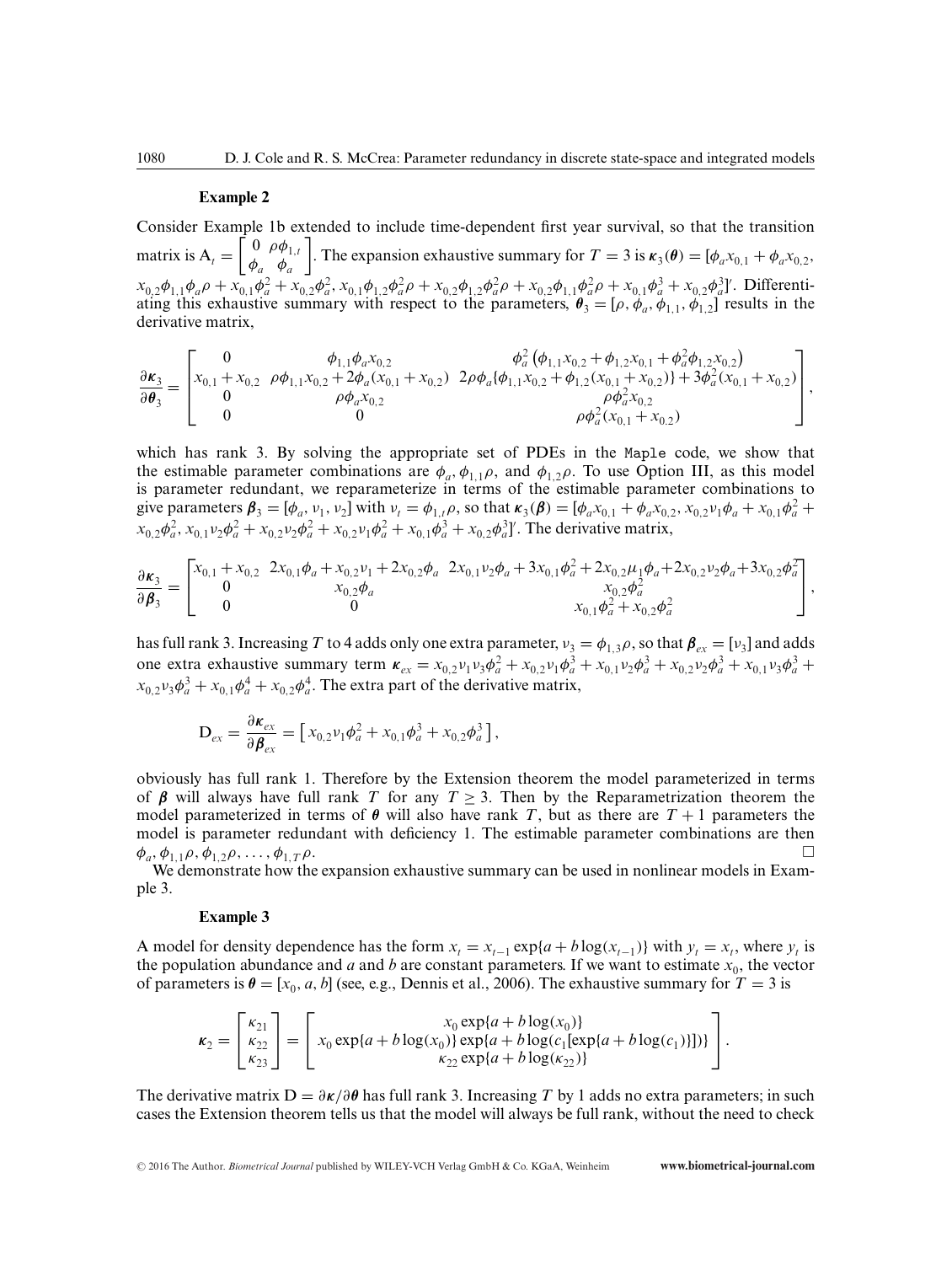the rank of another matrix (Remark 7, Catchpole and Morgan, 1997). Therefore we conclude this model is not parameter redundant for any  $T \geq 3$ .

Supporting Information Appendix A also provides an explanation of how parameters in the error terms can be incorporated into the exhaustive summary.

#### **3 Integrated models**

If state-space models are parameter redundant there may still be interest in estimating all of the parameters because of their biological importance. To estimate such parameters one method is to combine two or more different data sets. If the data sets are independent, a joint likelihood can be formed as the product of the individual model likelihoods (see, e.g., Lebreton et al., 1995; Besbeas et al., 2002; McCrea et al., 2013).

An integrated model can be used to describe two or more independent data sets. Each data set can be modeled separately, however some of the models may have parameters in common. If using maximum likelihood to estimate the parameters, and independence of the data sets is assumed, the joint log-likelihood is  $l = \sum_{i=1}^{N} l_i$ , where there are *N* data sets each with log-likelihood  $l_i$ . Although structurally simplistic, in terms of addition of two or more log-likelihood functions, the integrated population model has advanced the modeling of ecological data (see, e.g., chapter 9, Newman et al., 2006 or chapters 11 and 12 of McCrea and Morgan, 2014). We demonstrate that aside from the natural advantages of integrated population models, such as improved precision of parameter estimates and reduced correlation between parameters, integrated population models have the additional advantage of making it possible to estimate some parameters that were not estimable from modeling the data sets individually. It is essential that the tools are made available to be able to understand and identify the parameter redundancy of integrated population models.

In this section we consider two different methods for determining whether or not an integrated model is parameter redundant. The first method is the obvious extension of combining the two exhaustive summaries for each model; this is described in Section 3.1. The second method is an extension of results from Cole et al. (2010) and is of particular use in more complex models; this is described in Section 3.2. The methods are illustrated using the example below.

#### **Example 1c**

In Besbeas et al. (2002), the state-space model is combined with a mark-recovery model. In this example we consider combining both Examples 1a and 1b, as well as the example in Besbeas et al. (2002) where in the ring-recovery model the reporting probability is not dependent on age so that  $\lambda_1 = \lambda_a$ . .  $\Box$ 

#### **3.1 Method A: combined exhaustive summary**

Suppose there are *N* different data sets being described by an integrated model. The exhaustive summaries for these different data sets are  $\kappa_1, \kappa_2, \ldots, \kappa_N$ , with parameters,  $\theta_1, \theta_2, \ldots, \theta_N$ . The exhaustive summary for the integrated model is  $\boldsymbol{\kappa} = [\kappa'_1, \kappa'_2, \dots, \kappa'_N]^T$  and its parameters are  $\boldsymbol{\theta} = [\theta_1, \theta_2, \dots, \theta_N]$ , with any duplicate parameters removed. The standard derivative matrix method can then be used as explained in Section 1.1.

#### **Example 1c continued**

This example has  $N = 2$  data sets and we use the *z*-transform exhaustive summary, Eq. (6) for the state-space part, combined with the third exhaustive summary from Eq. (1) for the mark-recovery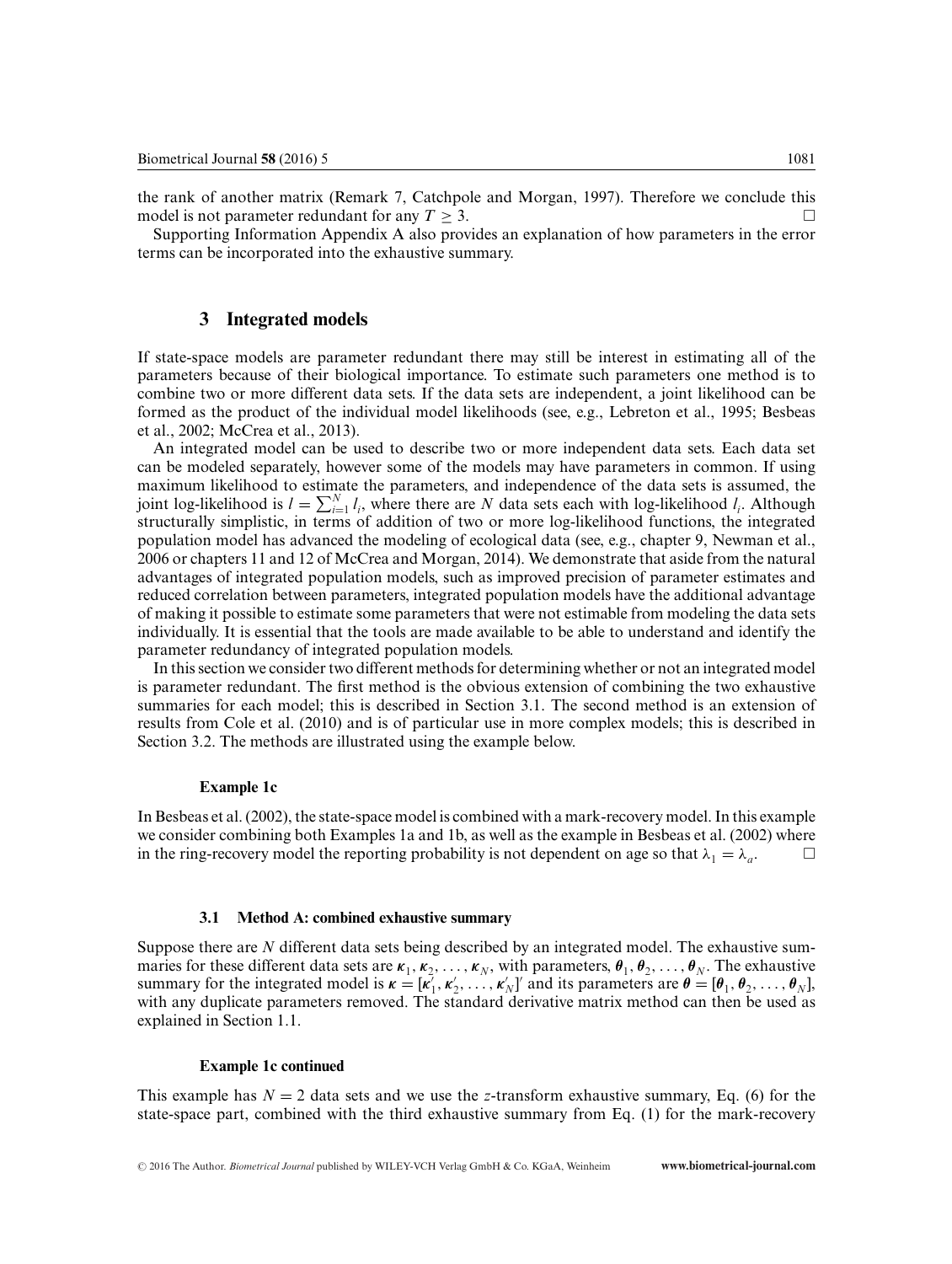part. This results in a combined exhaustive summary of

$$
\kappa = \begin{bmatrix} -\rho \phi_1 \phi_a x_{0,2} \\ -\phi_a (x_{0,1} + x_{0,2}) \\ \rho \phi_1 \phi_a \\ \phi_a (1 - \phi_1) \lambda_1 \\ \phi_1 (1 - \phi_a) \lambda_a \\ \phi_1 \phi_a (1 - \phi_a) \lambda_a \end{bmatrix}.
$$

The parameters are  $\boldsymbol{\theta} = [\phi_1, \phi_a, \rho, \lambda_1, \lambda_a]$ . The derivative matrix,

$$
\mathbf{D} = \frac{\partial \kappa}{\partial \theta} = \begin{bmatrix} -\phi_a \rho x_{0,2} & 0 & \rho \phi_a & 0 & -\lambda_1 & (1 - \phi_a) \lambda_a & \phi_a (1 - \phi_a) \lambda_a \\ -\rho \phi_1 x_{0,2} & -x_{0,1} - x_{0,2} & \rho \phi_1 & 1 & 0 & -\phi_1 \lambda_a & \phi_1 \lambda_a - 2\phi_1 \phi_a \lambda_a \\ -\phi_1 \phi_a x_{0,2} & 0 & \phi_1 \phi_a & 0 & 0 & 0 & 0 \\ 0 & 0 & 0 & 0 & 1 - \phi_1 & 0 & 0 \\ 0 & 0 & 0 & 0 & \phi_1 (1 - \phi_a) & \phi_1 \phi_a (1 - \phi_a) \end{bmatrix},
$$

has rank 4, but there are five parameters so this model is parameter redundant. In the Maple code the estimable parameter combinations are shown to be  $\phi_a$ ,  $\phi_1 \rho$ ,  $(1 - \phi_1)\lambda_1$ , and  $\phi_1 \lambda_a$ .

The same model with  $\lambda_1 = \lambda_a$  is also considered in the Maple code. The derivative matrix also has rank 4, but this time there are four parameters, so it is possible to estimate all the parameters in this  $model.$ 

#### **3.2 Method B: reparametrization**

Suppose there are two different data sets within the integrated model. The exhaustive summaries for these different data sets are  $\kappa_{B,1}$  and  $\kappa_{B,2}$ , with parameters  $\theta_1$  and  $\theta_2$  of length  $p_1$  and  $p_2$ , respectively. Method B involves using the following theorem.

**Theorem 3.1.** If the rank of  $D_{1,1}(\theta_1) = [\partial \kappa_{B,1}(\theta_1)/\partial \theta_1]$  is  $q_1 < p_1$ , then reparameterize  $\kappa_{B,1}$  in terms *of its estimable parameters combinations, which we denote*  $\mathbf{s}_{B,1}$ *. If the rank of*  $D_{1,1}(\theta_1)$  *is*  $p_1$ *, then set*  $\mathbf{s}_{B,1} = \boldsymbol{\theta}$ . Next rewrite  $\kappa_{B,2}$  in terms of  $\mathbf{s}_{B,1}$ . This gives  $\kappa_{B,2}(\theta_2) = \kappa_2(\mathbf{s}_{B,1}, \theta_{2,ex})$ , where  $\theta_{2,ex}$  is a vector *of length*  $p_{2,ex}$  *consisting of any additional parameters. Let the rank of*  $D_{2,2} = [\partial \kappa_{B,2}(\mathbf{s}_{B,1},\pmb{\theta}_{2,ex})/\partial \pmb{\theta}_{2,ex}]$ *equal r<sub>ex</sub></sub>. Then the integrated model has rank*  $q_1 + r_{ex}$ *.* 

The proof of Theorem 3.1 is given in the Supporting Information Appendix A.

The advantage of this method is that the model rank can be found by calculating the rank of two smaller and simpler derivative matrices, compared with the combined exhaustive summary method that requires calculating the rank of one larger more complex derivative matrix. This method is therefore useful for more complex models.

**Remark 1.** Suppose that  $\partial \kappa_{B,1}/\partial \theta_1$  and  $\partial \kappa_{B,2}/\partial \theta_2$  are individually full rank with ranks  $q_1 = p_1$  and  $p_2$ *and the integrated model has*  $p_2 - p_{2,ex}$  *parameters common to both exhaustive summaries, so that there are*  $p_1 + p_2$ <sub>ex</sub> parameters in the integrated model. A natural consequence of Theorem 3.1 is the already *obvious fact that the integrated model will also be full rank with rank*  $p_1 + p_2$ *<sub><i>ex*</sub>.

 $R$ emark 2. *Suppose that*  $\theta_1$  and  $\theta_2$  have no parameters in common and the rank of  $\partial \kappa_{B,2}/\partial \theta_2$  is  $q_2$ , then *the rank of the combined model is*  $q_1 + q_2$ .

**Remark 3.** *If*  $\theta_{2,ex}$  *consists of only one parameter, then*  $D_{2,2}$  *will trivially have full rank 1. Therefore the integrated model will have rank*  $q_1 + 1$ *.* 

**Remark 4.** *The estimable parameter combinations,* **s***<sup>B</sup>*,<sup>1</sup> *, can be replaced by any reparametrization with*  $rank(\partial \mathbf{s}_{B,1}/\partial \boldsymbol{\theta}_1) = q_1$  and Theorem 3.1 will still apply.

<sup>C</sup> 2016 The Author. *Biometrical Journal* published by WILEY-VCH Verlag GmbH & Co. KGaA, Weinheim **www.biometrical-journal.com**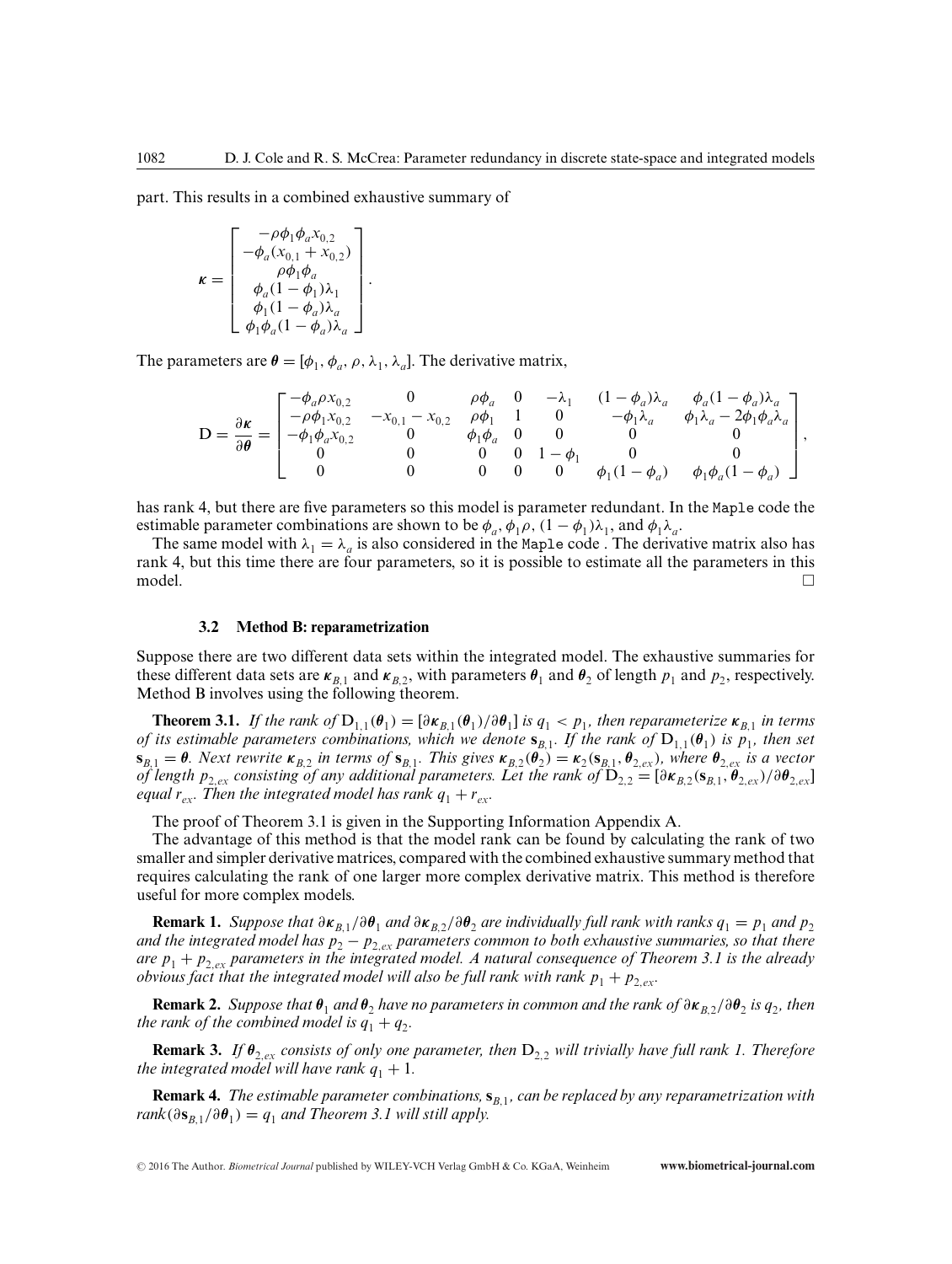The proofs of Remarks 1–4 are given in Supporting Information Appendix A.

#### **Example 1c continues**

Consider the integrated model again but where the recovery probability is not age-dependent, such that  $\lambda_1 = \lambda_a$ . We start with the state-space model and use the *z*-transform exhaustive summary so that

$$
\boldsymbol{\kappa}_{B,1} = \begin{bmatrix} -\rho \phi_1 \phi_a x_{0,2} \\ -\phi_a (x_{0,1} + x_{0,2}) \\ \rho \phi_1 \phi_a \\ \phi_a \end{bmatrix}.
$$

The parameters for the first part are  $\theta = [\phi_1, \phi_a, \rho]$ . The derivative matrix  $\partial \kappa_{B,1}/\partial \theta_1$  has rank 2 and estimable parameter combinations  $\phi_a$  and  $\phi_1 \rho$ . The reparametrization is then the estimable parameter combinations with  $\mathbf{s}_{B,1} = [s_{1,1}, s_{1,2}]^{T} = [\phi_a, \phi_1 \rho]^{T}$ . The second part consists of the ring-recovery model with  $\lambda_1 = \lambda_a$ . The exhaustive summary  $\kappa_{B,2}$  is rewritten in terms of  $\mathbf{s}_{B,1}$ ,

$$
\kappa_{B,2} = \begin{bmatrix} (1 - \phi_1)\lambda_1 \\ \phi_1(1 - \phi_a)\lambda_a \\ \phi_1\phi_a(1 - \phi_a)\lambda_a \end{bmatrix} \text{ becomes } \kappa_{B,2}(\mathbf{s}_{B,1}, \theta_{2,ex}) = \begin{bmatrix} \lambda(\rho - s_{1,2})/\rho \\ \lambda s_{1,2}(1 - s_{1,1})/\rho \\ \lambda s_{1,2} s_{1,1}(1 - s_{1,1})/\rho \end{bmatrix},
$$

with  $\theta_{2,ex} = [\lambda, \rho]$ . The derivative matrix,

$$
D_{2,2} = \frac{\partial \kappa_2(s_{B,1}, \theta_{2,ex})}{\partial \theta_{2,ex}} = \begin{bmatrix} \frac{\rho - s_{1,2}}{\rho} & \frac{s_{1,2}(1 - s_{1,1})}{\rho} & \frac{s_{1,1}s_{1,2}(1 - s_{1,1})}{\rho} \\ \frac{\lambda s_{1,2}}{\rho^2} & -\frac{\lambda s_{1,2}(1 - s_{1,1})}{\rho^2} & -\frac{\lambda s_{1,1}s_{1,2}(1 - s_{1,1})}{\rho^2} \end{bmatrix},
$$

has rank 2. By Theorem 3.1 the rank of the integrated model is  $q_1 + r_{ex} = 2 + 2 = 4$ , which is an alternative method of showing this model is not parameter redundant. Method B for the model with  $\lambda_1 \neq \lambda_a$  is demonstrated in the Maple code.

#### **4 Further examples**

This section provides further examples of applications of the methods for state-space models. Example 4 is a more complex linear state-space model. Example 5 combines a more complex state-space model integrated with three other data sets.

Examples 6–8 are given in Supporting Information Appendix B and provide examples of integrated models not involving a state-space model component. Examples 6 and 7 illustrate the use of Remarks 1 and 3, respectively. Example 8 illustrates how method B can be used for a more complicated model structure. Full details for each example are available in the Supporting Information Maple code.

#### **4.1 Example 4**

Multistate analyses are a natural generalization of single-state ecological models (see Lebreton et al., 2009 and Chapter 5 of McCrea and Morgan, 2014). This is a multisite example based on models of McCrea et al. (2010). We suppose abundance data are collected at two different sites. Individuals are assumed to fall into one of three categories: newborn, immature, and breeder. The variables  $x_1(t)$  and  $x_2(t)$  denote the number of newborn animals in sites 1 and 2, respectively;  $x_3(t)$  and  $x_4(t)$  denote the number of immature animals in sites 1 and 2, respectively;  $x_5(t)$  and  $x_6(t)$  denote the number of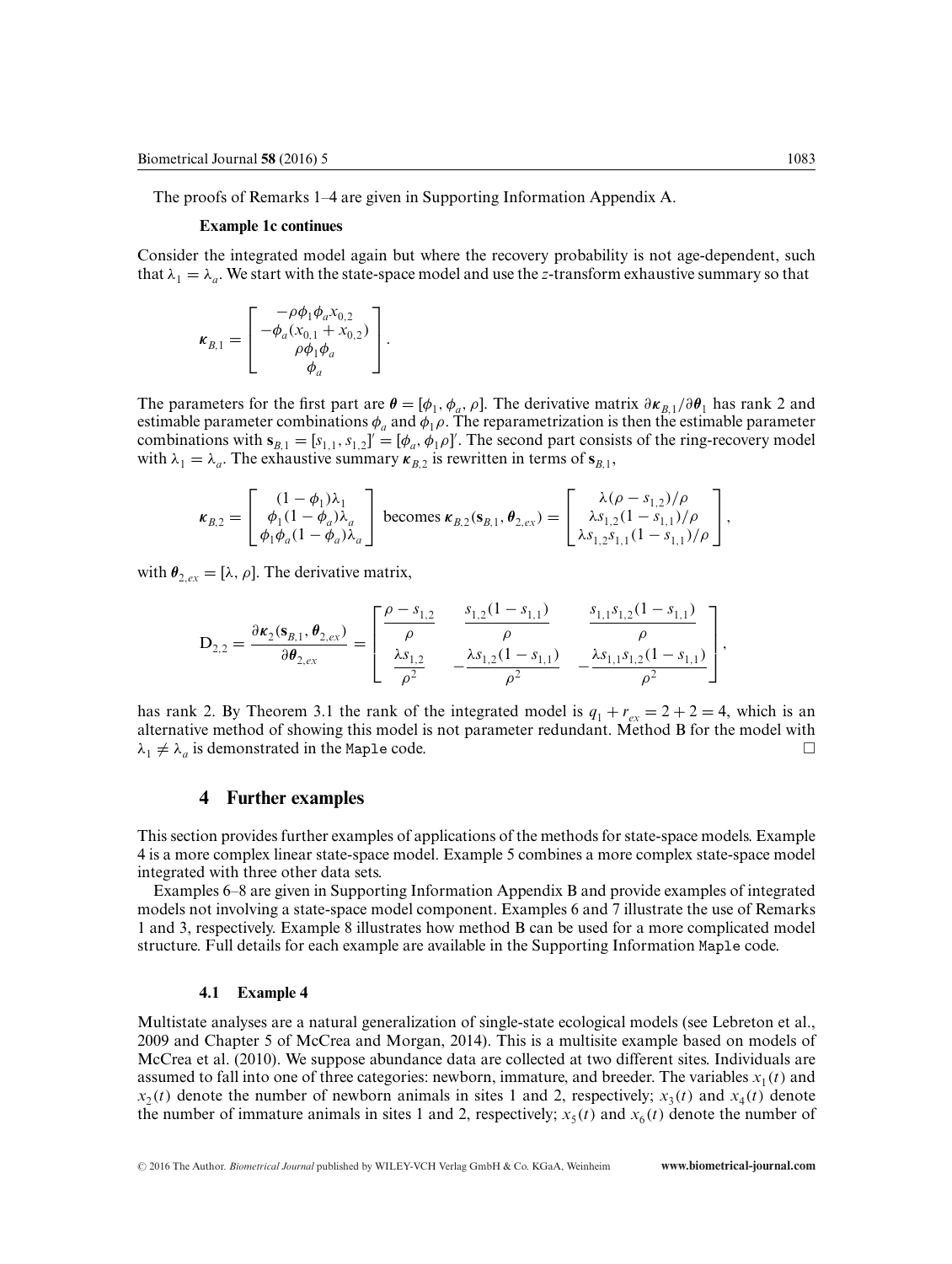breeding animals in sites 1 and 2, respectively. Unlike the age-class states used in earlier examples, there is no specific age at which individuals recruit to a breeding state. Instead immature individuals move to a breeding state with probability  $\pi_k$ , for site  $k$ , in any given year. It is assumed that individuals will not move between the sites until they become breeding individuals, and the probability of moving from site *k* to *l* is  $\psi_{k,l}$ . The transition matrix is,

$$
A = \begin{bmatrix} 0 & 0 & 0 & 0 & \rho_1 \phi_{1,1} & 0 \\ 0 & 0 & 0 & 0 & 0 & \rho_1 \phi_{1,2} \\ \phi_{1,1} & 0 & \phi_{1,1} (1 - \pi_1) & 0 & 0 & 0 \\ 0 & \phi_{1,2} & 0 & \phi_{1,2} (1 - \pi_2) & 0 & 0 \\ 0 & 0 & \phi_{1,1} \pi_1 & 0 & \phi_{2,1} (1 - \psi_{1,2}) & \phi_{2,2} \psi_{2,1} \\ 0 & 0 & 0 & \phi_{1,2} \pi_2 & \phi_{2,1} \psi_{1,2} & \phi_{2,2} (1 - \psi_{2,1}) \end{bmatrix},
$$

where  $\phi_{1,k}$  is the survival probability of immature animals at site  $k, \phi_{2,k}$  is the survival probability of breeders at site *k*, and  $\rho_k$  is the fecundity of a breeding animal. Assuming that only breeders are observed at both sites, the observation matrix is  $C = \begin{bmatrix} 0 & 0 & 0 & 1 & 0 \\ 0 & 0 & 0 & 0 & 1 \end{bmatrix}$ . The initial values of the state equation are assumed to be known values  $\mathbf{x}_0 = [x_{0,1}, x_{0,2}, x_{0,3}, x_{0,4}, x_{0,5}, x_{0,6}]'$ .

There are  $n = 6$  states, so that using Theorem 2.2 (Option II) results in an exhaustive summary with  $2n = 12$  terms. Due to the complexity of the later terms we use Option III instead and consider the first five exhaustive summary terms. However, even with five exhaustive summary terms Maple cannot calculate the rank directly. Instead we use the reparametrization

$$
\mathbf{s} = \begin{bmatrix} s_1 \\ s_2 \\ s_2 \\ s_3 \\ s_4 \\ s_5 \\ s_6 \\ s_7 \\ s_8 \\ s_9 \\ s_{10} \end{bmatrix} = \begin{bmatrix} \phi_{1,1}\pi_1 x_{0,3} + \phi_{2,1}(1 - \psi_{1,2})x_{0,5} + \phi_{2,2}\psi_{2,1}x_{0,6} \\ \phi_{1,2}\phi_2 x_{0,4} + \phi_{2,1}\psi_{1,2}x_{0,5} + \phi_{2,2}(1 - \psi_{2,1})x_{0,6} \\ \phi_{1,1}\pi_1 \{\phi_{1,1}x_{0,1} + \phi_{1,1}(1 - \phi_{1})x_{0,3}\} \\ \phi_{1,2}\pi_2 \{\phi_{1,2}x_{0,2} + \phi_{1,2}(1 - \phi_{2})x_{0,4}\} \\ \phi_{2,1}\Psi_{1,2} \\ \phi_{2,2}\Psi_{2,1} \\ \phi_{2,1}\Psi_{1,2} \\ \phi_{3,0} \end{bmatrix}.
$$

The exhaustive summary written in terms of **s**,  $\kappa(s) = [s_1, s_2, s_1s_5 + s_2s_6 + s_3, s_1s_7s_2s_8 + s_4, \ldots]$ , is differentiated with respect to **s**, to form the derivative matrix  $\overline{D}_s = [\partial \kappa(s)/\partial s]$ , which has full rank 10. By the Reparametrization theorem the original parametrization also has rank 10. As this model has 10 parameters, this example is not parameter redundant. Although in practice it is possible to fit models to census data alone, we also note that there can be problems with boundary estimation (see Table 1 of McCrea et al., 2010).  $\Box$ 

#### **4.2 Example 5**

Reynolds et al. (2009) combine four different data sets collected on a colony of common guillemots on the Isle of May, to create an integrated population model over *T* years. There is interest in whether survey effort could be reduced in collecting data, including stopping collection of one set of data (Lahoz-Monfort et al., 2014). Here we discuss one aspect of reducing effort, demonstrating which parameters can be estimated with different combinations of the four data sets.

The first data set consists of productivity data, where the eggs laid by pairs of birds are monitored and the number of eggs that resulted in fledged chicks is recorded. A binomial model is fitted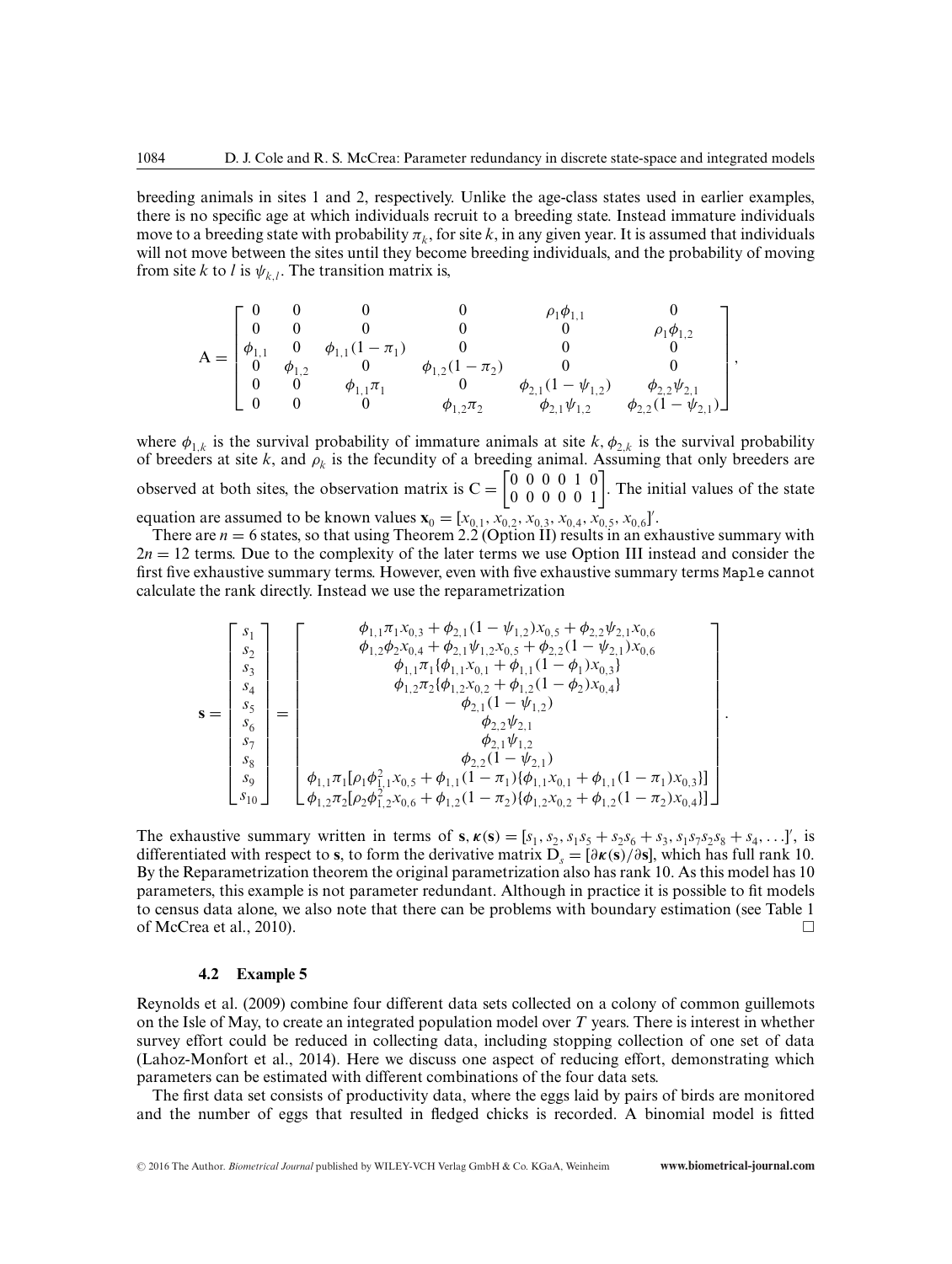to these data so an exhaustive summary is  $\kappa_1 = [n_1 \rho_1, n_2 \rho_2, \dots, n_T \rho_T]^T$ , where  $n_t$  is the number of eggs laid in year *t* and  $\rho_t$  denotes the productivity rate in year *t*. The vector of parameters is  $\theta_1 = \rho = [\rho_1, \rho_2, \dots, \rho_T]$ . It is obvious that all parameters in this model can be estimated.

The second data set is adult capture-recapture data, where adult birds are marked and live recaptures are recorded. An exhaustive summary for the model fitted to this data set is  $\kappa_2$  =  $[\phi_1 p_2, \ldots, \phi_{T-1} p_T, \phi_1 (1 - p_2), \ldots, \phi_{T-2} (1 - p_{T-1})]'$  (Hubbard et al., 2014), where  $\phi_t$  is the survival probability for year *t* and  $p_t$  is the capture probability for year *t*. The vector of parameters is  $\theta_2 = [\Phi_a, \mathbf{p}]$ , where  $\Phi_a = [\phi_{a,1}, \dots, \phi_{a,T-1}]$  and  $\mathbf{p} = [p_{a,2}, \dots, p_{a,T}]$ . This model is known to be parameter redundant, with estimable parameter combinations  $\phi_{a,1}, \ldots, \phi_{a,T-2}, p_{a,2}, \ldots, p_{a,T-1}$ , and  $\phi_{a,T-1}p_{a,T}$  (see, e.g., Cole et al., 2010).

The third data set consists of chick capture-recapture-recovery data. In this study birds are marked as young and then birds are either resighted alive or recovered dead at subsequent sampling occasions. An exhaustive summary for the capture-recapture-recovery model fitted to this data set is  $\kappa_3$ , which consists of the terms  $\psi_{i,t}\tau_{i,t}\phi_{i-1,t}q_{i,t}$  for  $i=0,\ldots,T-1$  and  $t=i,\ldots,T-1,$   $\psi_{i,j}\tau_{i,j}\phi_{i-1,j}(1-q_{i,j})$  for *i* = 0,..., *T* − 2, and *j* = *i*,..., *T* − 2 and  $\phi_{i-1,j}(1 - \lambda_j)$  for *i* = 0,..., *T* − 1 and *j* = *i*,..., *T* − 1 (Hubbard et al., 2014). The parameter  $\lambda_t$  is the recovery probability for year t. The parameter  $\psi_{i,j} = \psi$ if  $i = 4$  and 1 otherwise, where  $\psi$  is the probability that a bird does not permanently emigrate. The parameter  $\tau_{i}$ ,  $=\tau$  if  $i > 4$  and 1 otherwise, where  $\tau$  is the probability of tag loss. The resighting probability, *q<sup>i</sup>*,*<sup>j</sup>* is different from the recapture probability for the adult data set as the methods used are different. We let  $\mathbf{q} = [q_{2,2},..., q_{2,T-1}, q_{3,3},..., q_{3,T-1}, q_4, q_a]$ , where  $q_{4,t} = q_4$  for all t and  $q_{i,t} = q_a$ for all *i* > 4 and all *t*. The vector of parameters is  $\theta_3 = [\Phi_i, \Phi_a^*, \mathbf{q}, \mathbf{\Lambda}]$ , where  $\Phi_a^* = [\phi_{a,5}, \dots, \phi_{a,T-1}]$ and  $\Phi_i = [\phi_{0,1}, \dots, \phi_{0,T-1}, \phi_1, \phi_2, \phi_3]$  with  $\phi_{i,t} = \phi_i$  for  $i > 0$ . We show in the Maple code that this model has full rank  $5T - 10$ .

The final data set consists of abundance data modeled by a state-space model with the expected number of juveniles at time *t* equal to  $E(J_t) = \rho_t \phi_{0,t} \phi_1 \phi_2 \phi_3 E(x_t) / 2$  and the expected number of adults at time *t* equal to  $E(x_t) = \psi \phi_{a,t-1} J_{t-5} + \phi_{a,t-1} E(x_{t-1})$ . Only the adults are observed so the expectation of the observation process is  $E(y_t) = E(x_t)$ . For  $T = 7$ , the exhaustive summary is  $\kappa_4 = [x_{0,5}\phi_{a,5} + \frac{1}{2}x_{0,1}\rho_1\psi\phi_{0,1}\phi_1\phi_2\phi_3\phi_{a,5}, (x_{0,5}\phi_{a,5} + 1\frac{1}{2}x_{0,1}\rho_1\phi_{0,1}\psi\phi_1\phi_2\phi_3\phi_{a,5})\phi_{a,6} +$  $\frac{1}{2}x_{0,2}\rho_2\psi\phi_{0,2}\phi_1\phi_2\phi_3$ ,  $\sigma_N^2$ . The rank of the derivative matrix for the state-space model will always be limited by the number of exhaustive summary terms (see Cole et al., 2012 for details of this method); in this case the rank is 3. In general the rank of this model is then  $T-4$  and only  $\sigma_N$  can be estimated. We let  $\rho^* = [\rho_1, \ldots, \rho_{T-5}]$  denote the productivity parameters used in the state-space model so the vector of parameters is  $\theta_4 = [\psi, \rho^*, \Phi_i^*, \Phi_a^*, \sigma_N]$ , where  $\Phi_i^* = [\phi_{0,1}, \dots, \phi_{0,T-5}, \phi_1, \phi_2, \phi_3]$ .

It is assumed that we can estimate all the parameters,  $\theta = [\Phi_i, \Phi_a, \mathbf{q}, \mathbf{\Lambda}, \tau, \psi, \mathbf{p}_a \rho]$ , when all the models are combined. We confirm that is the case below. We might also like to consider whether we actually needed all four data sets to estimate the parameters that are of biological interest. So in Table 2 we show the parameter redundancy results for different combinations of the four data sets, including each data set alone and all four data sets combined.

To find the parameter redundancy results of Table 2 we use method B. Some of the combinations have no parameters in common, such as the productivity data combined with the adult capture-recapture data, in which case Remark 2 is applied to obtain the results. If two models that are already full rank are combined, such as the productivity data and the chick capture-recapture-recovery data set, we apply Remark 1 to obtain that the combined model is also full rank. The other combinations use Theorem 3.1 directly with full details for each combination given in the Maple code of the Supporting Information.

For the adult capture-recapture data and chick mark-recapture-recovery data combined, we start with the chick mark-recapture-recovery data exhaustive summary,  $\kappa_{B,1} = \kappa_3$  and note that it is full rank  $q_1 = 5T - 10$ , so  $\mathbf{s}_{B,1} = \theta_3$ . Then we examine the adult capture-recapture data set, so that  $\kappa_{B,2} = \kappa_2$ . The extra parameters are  $\theta_{2,ex} = [\mathbf{p}, \phi_{a,1}, \dots, \phi_{a,4}]$ . For  $T = 7$ , the derivative matrix  $D_{2,2}$ = [∂κ*<sup>B</sup>*,<sup>1</sup> /∂θ<sup>2</sup>,*ex*] is of full rank 10. As adding an extra year adds only one extra parameter, by a trivial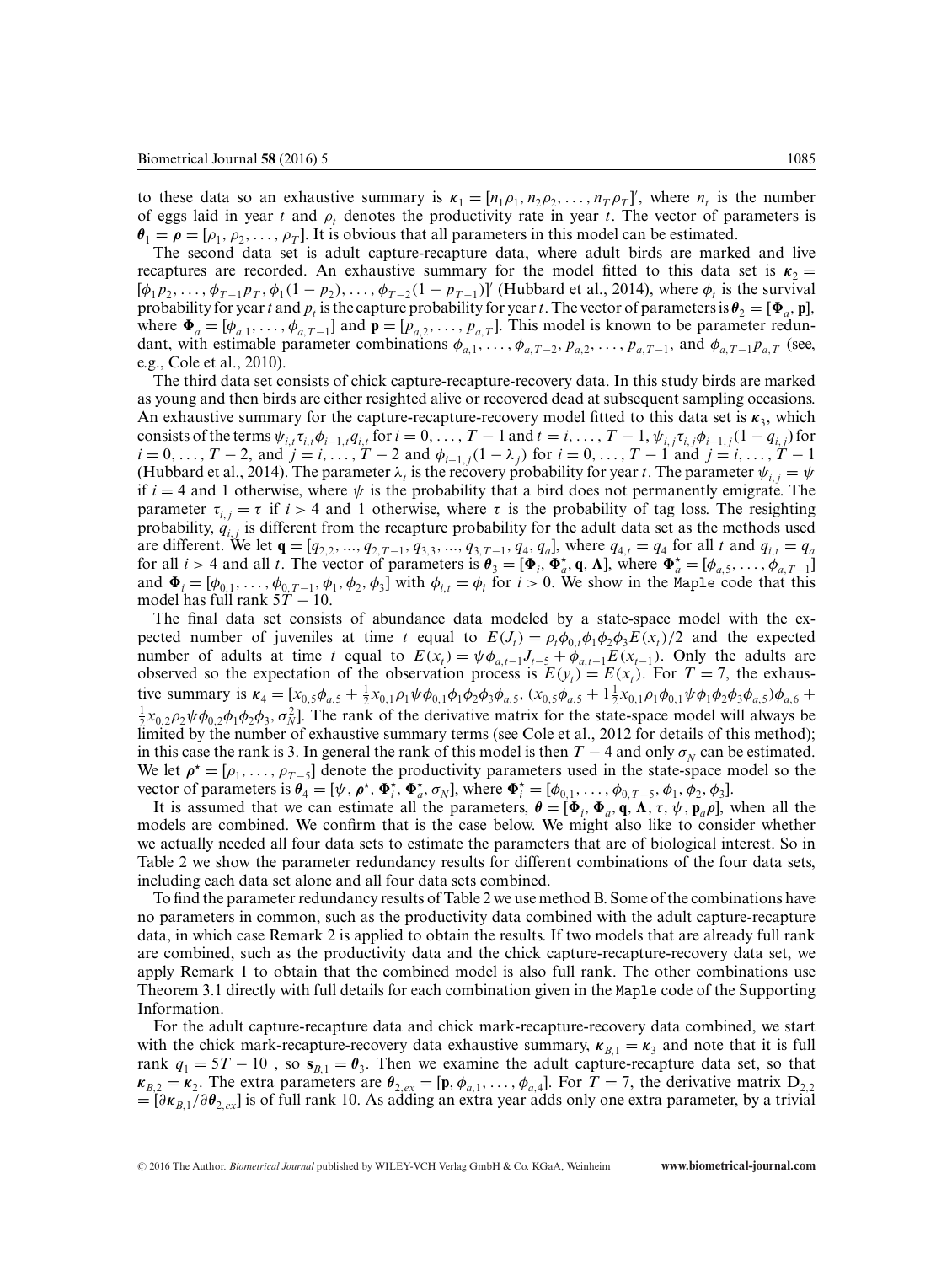|                                        | Prod.                        | <b>Adult CR</b>                                                                                                               | Chick CRR                                                                                                                                              | State space                                                                                                                                                                                                                                                                                 |
|----------------------------------------|------------------------------|-------------------------------------------------------------------------------------------------------------------------------|--------------------------------------------------------------------------------------------------------------------------------------------------------|---------------------------------------------------------------------------------------------------------------------------------------------------------------------------------------------------------------------------------------------------------------------------------------------|
|                                        | $r = T$<br>$d=0$<br>$(\rho)$ | $r = 2T - 3$<br>$d=1$<br>$(\phi_{a,1}, \ldots, \phi_{a,T-2},$<br>$p_{a,2}, \ldots, p_{a,T-1},$<br>$\phi_{a,T-1}p_{a,T}$       | $r = 5T - 5$<br>$d=0$<br>$(\Phi_i, \Phi_a^{\star}, \mathbf{q}, \Lambda,$<br>$\tau, \psi$                                                               | $r = T - 4$<br>$d = 2T - 6$<br>$(\sigma_N)^a$                                                                                                                                                                                                                                               |
| Prod.                                  |                              | $r = 3T - 3$<br>$d=1$<br>$(\phi_{a,1}, \ldots, \phi_{a,T-2},$<br>$p_{a,2}, \ldots, p_{a,T-1},$<br>$\phi_{a,T-1}p_{a,T},\rho)$ | $r = 6T - 5$<br>$d=0$<br>$(\boldsymbol{\rho}, \boldsymbol{\Phi}_i, \boldsymbol{\Phi}_a^{\star}, \mathbf{q},$<br>$\Lambda, \tau, \psi)$                 | $r = 2T - 4$<br>$d = T - 1$<br>$(\boldsymbol{\rho}, \sigma_N)^a$                                                                                                                                                                                                                            |
| Adult CR                               |                              |                                                                                                                               | $r = 6T - 2$ ,<br>$d=0$<br>$(\boldsymbol{\Phi}_i, \boldsymbol{\Phi}_a, \mathbf{q}, \boldsymbol{\Lambda},$<br>$\tau, \psi, \mathbf{p}_a$                | $r = 3T - 7$<br>$d = T$<br>$(\phi_{a,1}, \ldots, \phi_{a,T-2}, \phi_{a,T-1} p_{a,T},$<br>$p_{a,2}, \ldots, p_{a,T-1}, \sigma_N)^a$                                                                                                                                                          |
| Chick CRR                              |                              |                                                                                                                               |                                                                                                                                                        | $r = 6T - 9$<br>$d=0$<br>$(\Phi_i, \Phi_\alpha^\star, \mathbf{q}, \mathbf{\Lambda}, \tau, \psi, \boldsymbol{\rho}^\star, \sigma_N)$                                                                                                                                                         |
| Prod. and<br>adult CR                  |                              |                                                                                                                               | $r = 7T - 2$<br>$d=0$<br>$(\boldsymbol{\rho}, \boldsymbol{\Phi}_i, \boldsymbol{\Phi}_a, \mathbf{q})$<br>$\Lambda$ , $\tau$ , $\psi$ , $\mathbf{p}_a$ ) | $r = 4T - 7$<br>$d=5$<br>$(\phi_{a,1}, \ldots, \phi_{a,T-2}, \phi_1 \phi_2 \phi_3 \psi \phi_{0,1})$<br>$p_{a,2}, \ldots, p_{a,T-1}, \phi_{a,T-1} p_{a,T}, \rho,$<br>$\frac{\phi_{0,2}}{\phi_{0,2}}, \ldots, \frac{1}{n}$<br>$\frac{\phi_{0, T-6}}{\phi_{0,1}}, \sigma_N)^a$<br>$\phi_{0.1}$ |
| Prod. and<br>chick CRR                 |                              |                                                                                                                               |                                                                                                                                                        | $r = 6T - 4$<br>$d=0$<br>$(\Phi_i, \Phi_\alpha^\star, \mathbf{q}, \mathbf{\Lambda}, \tau, \psi, \rho, \sigma_N)$                                                                                                                                                                            |
| Adult CR and<br>chick CRR              |                              |                                                                                                                               |                                                                                                                                                        | $r = 7T - 6$<br>$d=0$<br>$(\boldsymbol{\Phi}_i, \boldsymbol{\Phi}_a, \mathbf{q}, \boldsymbol{\Lambda}, \tau, \psi, \mathbf{p}_a, \boldsymbol{\rho}^*, \sigma_N)$                                                                                                                            |
| Prod. and<br>adult CR and<br>chick CRR |                              |                                                                                                                               |                                                                                                                                                        | $r = 7T - 1$<br>$d=0$<br>$(\boldsymbol{\Phi}_i, \boldsymbol{\Phi}_a, \mathbf{q}, \boldsymbol{\Lambda}, \tau, \psi, \mathbf{p}_a, \boldsymbol{\rho}, \sigma_N)$                                                                                                                              |

**Table 2** Parameter redundancy results for Example 6.

The model rank *r* and deficiency *d* are given for each combination of the four data sets with the estimable parameters in brackets.  $d > 0$  indicates a model is parameter redundant.  $d = 0$  indicates that it is theatrically possible to estimate all the parameters. "Prod." denotes the productivity data set, "adult CR" denotes the adult capture-recapture data set, "chick CRR" denotes the chick capture-recapture-recovery data set, and "state space" is the abundance data set.

a The other estimable parameter combination(s) are exhaustive summary terms.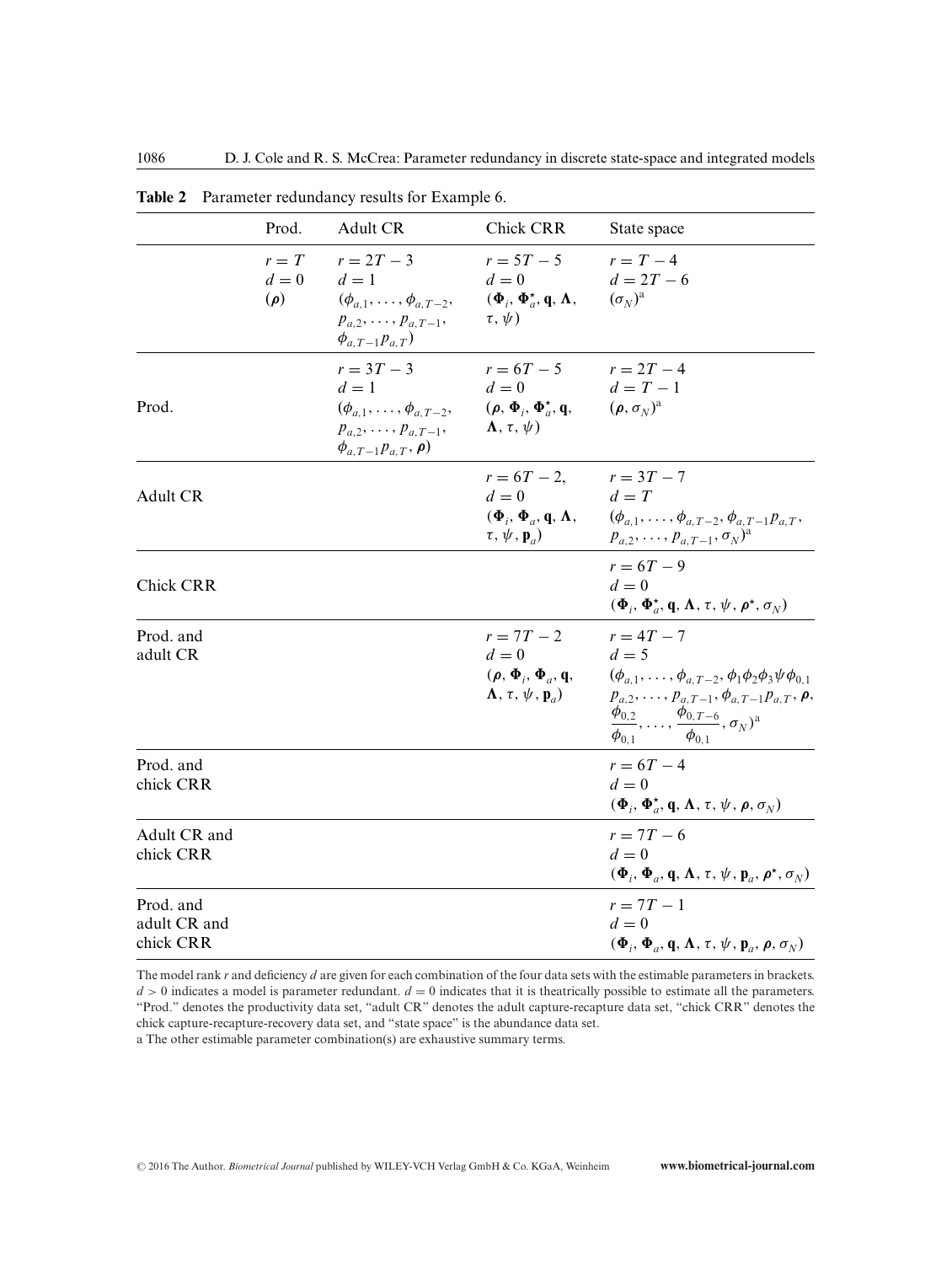application of the Extension theorem  $D_{2,2}$  will always have full rank  $r_{ex} = T + 3$ . By Theorem 3.1, the rank for this combined model is  $q_1 + r_{ex} = 6T - 6$ .

When all four data sets are combined in one integrated model, this parametrization of resulting model is full rank, by Remark 1 as the productivity data set is full rank and the adult capture-recapture data, chick mark-recapture-recovery data, and census data combined is full rank.

#### **5 Discussion**

Discrete state-space models have become very popular for ecological applications and it is essential that users are conscious of parameter redundancy, and in particular whether or not a given parametrization of their model is parameter redundant. If a particular parametrization of a model is parameter redundant, it will have multiple maximum-likelihood estimates. To obtain accurate estimates of the biological parameters of interest some form of constraints or reparametrization of the model is needed. Alternatively several data sets with different models could be combined to create an integrated population model.

State-space models can also be fitted using Bayesian methodology and the issue of identifiability remains important. Nonidentifiability can result in poor mixing and slow convergence of the MCMC sample (see, e.g., page 187 of Carlin and Louis, 1996). Consider a model with a particular parametrization that is parameter redundant under the classical formation. If uninformative priors are used, then the posterior will be nonidentifiable in a Bayesian analysis. Using informative priors can result in an identifiable posterior, although this is not always the case. Nonidentifiability in a Bayesian analysis can be investigated by including prior information in the exhaustive summary. Alternatively Garrett and Zeger (2000) investigate weak identifiability by comparing marginal posteriors and priors. Weak identifiability is defined by Gelfand and Sahu (1999) as occurring when the data provide little information about a parameter, so that the prior and marginal posterior of a parameter are close under some suitable metric. To investigate weak identifiability, Garrett and Zeger (2000) display the marginal posterior and prior on the same plot and examine the percentage overlap. If the overlap is more than 35% a model is weakly identifiable. Gimenez et al. (2009) found this ad hoc guideline to be effective for capture-recapture models.

We have shown how it is possible to detect parameter redundancy in state-space models. In order to diagnose parameter redundancy, it is necessary to derive exhaustive summaries and here two approaches have been developed: the *z*-transform exhaustive summary and the expansion exhaustive summary. The *z*-transform approach has the advantage of giving a simpler exhaustive summary, however it is only applicable for linear discrete state-space models without time-dependent parameters. The alternative is to use the expansion exhaustive summary. This method is suitable for both linear and nonlinear models and models with time-dependent parameters. The disadvantage of this method is that each successive term is more complicated than the previous. The reparametrization method or hybrid symbolic-numeric method can be used if exhaustive summary terms become too complicated.

We have also shown how parameter redundancy can be investigated in integrated models. Method A is a straightforward extension of the standard derivative method. For more complex models, Maple may run out of memory calculating the rank of the derivative matrix, in which case method B can be used, as it only requires the calculation of ranks of simpler and smaller derivative matrices.

Mark-recovery models, capture-recapture models, and occupancy models are commonly used in ecology and can be written in terms of state-space models (see, e.g., Gimenez et al., 2007; Royle, 2008; Chapter 11 of McCrea and Morgan, 2014). We show in Supporting Information Appendix C that the state-space exhaustive summary for mark-recovery models is the same as the exhaustive summary used in Cole et al. (2012), derived from the nonstate-space derivation of the model. In Supporting Information Appendix C we also show that the state-space exhaustive summaries for capture-recapture models are not as simple as the exhaustive summaries provided in Hubbard et al. (2014). In general we recommend using the simplest exhaustive summary available. Hubbard et al. (2014) and Cole et al.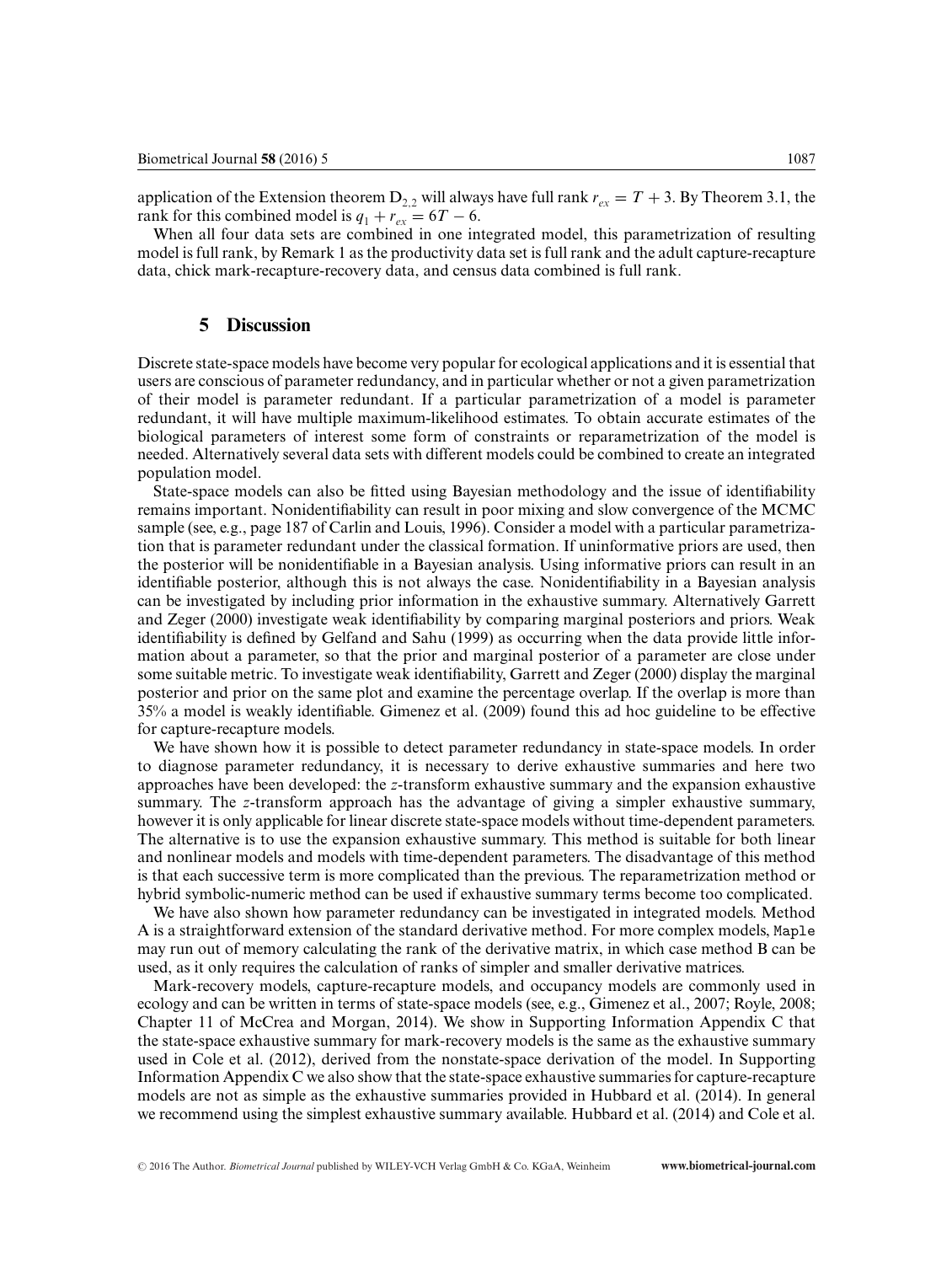(2012) also provide general results for a wide class of mark-recovery models and capture-recapture models, which can be used without using symbolic methods.

State-space models are a special case of latent-state models; other examples include hidden Markov models and hidden process models (see, e.g., Langrock et al., 2013). The extension of the methods of this paper to these more general model classes is an active piece of current research.

**Acknowledgements** Rachel McCrea is funded by a NERC fellowship grant NE/J018473/1. The authors would like to thank Byron Morgan for helpful comments on earlier drafts of this paper.

#### **Conflict of interest**

*The authors have declared no conflict of interest.*

#### **References**

Bellman, R. and Aström, K. J. (1970). On structural identifiability. *Mathematical Biosciences* 7, 329-339.

- Besbeas, P., Freeman, S. N., Morgan, B. J. T. and Catchpole, E. A. (2002). Integrating mark-recapture-recovery and census data to estimate animal abundance and demographic parameters. *Biometrics* **58**, 540–547.
- Buckland, S. T., Newman, K., Thomas, L. and Koesters, N. B. (2004). State-space models for the dynamics of wild animal populations. *Ecological Modelling* **171**, 157–175.
- Carlin, B. P. and Louis, T. A. (1996). *Bayes and Empirical Bayes Methods for Data Analysis*. Chapman and Hall/CRC, London, UK.
- Caswell, H. (2000). Matrix Population Models: Construction, Analysis and Interpretation (2nd edn.). Sinauer Associates Incorporated, U.S.
- Catchpole, E. A. and Morgan, B. J. T. (1997). Detecting parameter redundancy. *Biometrika* **84**, 187–196.
- Catchpole, E. A., Morgan, B. J. T. and Freeman, S. N. (1998). Estimation in parameter redundant models. *Biometrika* **85**, 462–468.
- Catchpole, E., A, Morgan B. J. T., Freeman, S. N. and Peach, W. J. (1999). Modelling the survival of British lapwings Vanellus vanellus using weather covariates. *Bird Study* **46**, 5–13.
- Catchpole, E. A., Morgan, B. J. T. and Viallefont, A. (2002). Solving problems in parameter redundancy using computer algebra. *Journal of Applied Statistics* **29**, 625–636.
- Chappell, M. J. and Gunn, R. N. (1998). A procedure for generating locally identifiable reparametrisations of unidentifiable non-linear systems by the similarity transformation approach. *Mathematical Biosciences* **148**, 21–41.
- Chis, O., Banga, J. R. and Balsa-Canto, E. (2011). Structural identifiability of systems biology models: a critical comparison of methods. *PLoS One* **6**, e27755. doi:10.1371/journal.pone.0027755
- Choquet, R. and Cole, D. J. (2012). A hybrid symbolic-numerical method for determining model structure. *Mathematical Biosciences* **236**, 117–125.
- Cole, D. J. (2012). Determining parameter redundancy of multi-state mark-recapture models for sea birds. *Journal of Ornithology* **152**, S305–S315.
- Cole, D. J. and Morgan, B. J. T. (2010a). A note on determining parameter redundancy in age-dependent tag return models for estimating fishing mortality, natural mortality and selectivity. *Journal of Agricultural, Biological, and Environmental Statistics* **15**, 431–434.
- Cole, D. J. and Morgan, B. J. T. (2010b). Parameter redundancy with covariates. *Biometrika* **97**, 1002–1005.
- Cole, D. J., Morgan, B. J. T., Catchpole, E. A. and Hubbard, B. A. (2012). Parameter redundancy of mark-recovery models. *Biometrical Journal* **54**, 507–523.
- Cole, D. J., Morgan, B. J. T. and Titterington, D. M. (2010). Determining the parametric structure of models. *Mathematical Biosciences* **228**, 16–30.
- Dennis, B., Ponciano, J. M., Lele, S. R., Taper, M. L. and Staples, D. F. (2006). Estimating density dependence, process noise, and observation error. *Ecological Monographs* **76**, 323–341.
- Evans, N. D. and Chappell, M. J. (2000). Extensions to a procedure for generating locally identifiable reparametrisations of unidentifiable systems. *Mathematical Biosciences* **168**, 137–159.
- Forcina, A. (2008). Identifiability of extended latent class models with individual covariates. *Computational Statistics and Data Analysis* **52**, 5263–5268.

<sup>C</sup> 2016 The Author. *Biometrical Journal* published by WILEY-VCH Verlag GmbH & Co. KGaA, Weinheim **www.biometrical-journal.com**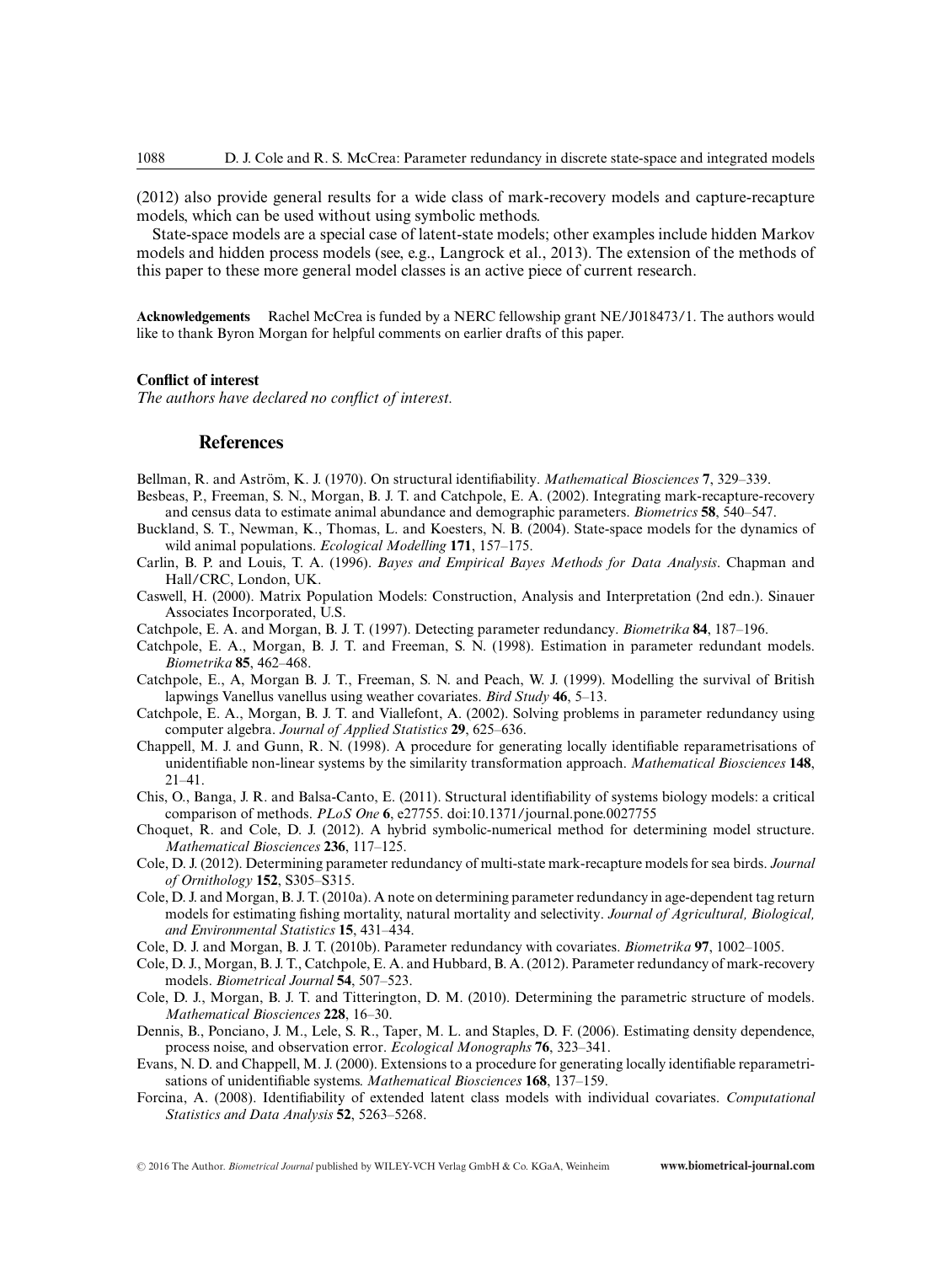Freeman, S. N. and Morgan, B. J. T. (1990). Studies in the analysis of ring-recovery data, *Ring* **13**, 217–287.

- Freeman, S. N. and Morgan, B. J. T. (1992). A modelling strategy for recovery data from birds ringed as nestlings, *Biometrics* **48**, 217–236.
- Garrett, E. S. and Zeger, S. L. (2000). Latent class model diagnosis. *Biometrics* **56**, 1055–1066.
- Gelfand, A. E. and Sahu, K. (1999). Identifiability, improper priors, and Gibbs sampling for generalized linear models. *Journal of the American Statistical Association* **94**, 237–253.
- Gimenez, O., Morgan, B. J. T. and Brooks, S. P. (2009). Weak identifiability in models for mark-recapturerecovery data. In Thomson, D., Cooch, E. G. and Conroy, M. J. (Eds.), *Modeling Demographic Processes in Marked Populations*. Springer Series, U.S.: Environmental and Ecological Statistics, **3**, pp. 1057– 1070.
- Gimenez, O., Rossi, V., Choquet, R., Dehais, C., Dorris, B., Varella, H., Vila, J. and Pradel, R. (2007). State-space modelling of data on marked individuals. *Ecological Modelling* **206**, 431–438.
- Gimenez, O., Viallefont, A., Catchpole, E. A., Choquet, R. and Morgan, B. J. T. (2004). Methods for investigating parameter redundancy. *Animal Biodiversity and Conservation* **27**, 1–12.
- Harvey, A. C. (1989). Forecasting, Structural Time Series Models and the Kalman Filter. Cambridge University Press, Cambridge, UK.
- Hubbard, B. A., Cole, D. J. and Morgan, B. J. T. (2014). Parameter redundancy in capture-recapture-recovery models. *Statistical Methodology* **17**, 17–29.
- Hunter, C. M. and Caswell, H. (2009). Rank and redundancy of multistate mark-recapture models for seabird populations with unobservable states. In Thomson, D., Cooch, E. G. and Conroy, M. J. (Eds.), *Modeling Demographic Processes in Marked Populations*. Springer Series, U.S.: Environmental and Ecological Statistics, **3**, pp. 797–826.
- Jiang, H., Pollack, K. H., Brownie, C., Hightower, J. E., Hoenig, J. E. and Hearn, W. S. (2007). Age-dependent tag return models for estimating fishing mortality, natural mortality and selectivity. *Journal of Agricultural, Biological, and Environmental Statistics* **12**, 177–194.
- Lahoz-Monfort, J. J., Harris, M. P., Morgan, B. J. M., Freeman, S. N. and Wanless, S. (2014). Exploring the consequences of reducing survey effort for detecting individual and temporal variability in survival. *Journal of Applied Ecology* **51**, 534–543.
- Langrock, R., Borchers, D. L. and Skaug, H. J. (2013). Markov-modulated nonhomogeneous Poisson processes for modeling detections in surveys of marine mammal abundance. *Journal of the American Statistical Association* **108**, 840–851.
- Lebreton, J., Morgan, B. J. T., Pradel, R., Freeman, S. N. (1995). A simultaneous survival rate analysis of dead recovery and live recapture data. *Biometrics* **51**, 1418–1428.
- Lebreton, J., Nichols, J. A., Barker, R. J., Pradel, R. and Spendelow, J. A. (2009). Modeling individual animal histories with multistate capture? Recapture models. Caswell (Ed.), *Advances in Ecological Research*. Academic Press, pp. 87–173.
- Magaria, G., Riccomagno, E., Chappell, M. J. and Wynn, H. P. (2001). Differential algebra methods for the study of the structural identifiability of rational function state-space models in biosciences. *Mathematical Biosciences* **174**, 1–26.
- McCrea, R. S. and Morgan, B. J. T. (2014). *Analysis of Capture-Recapture*. Chapman and Hall, CRC Interdisciplinary Statistics Series, USA.
- McCrea, R. S., Morgan, B. J. T. and Cole, D. J. (2013). Age-dependent models for recovery data on animals marked at unknown age. *Applied Statistics* **62**, 101–113.
- McCrea, R. S., Morgan, B. J. T., Gimenez, O., Besbeas, P., Lebreton, J. D. and Bregnballe, T. (2010). Multisite integrated population modelling. *Journal of Agricultural, Biological, and Environmental Statistics* **15**, 539–561.
- Newman, K. B., Buckland, S. T., Lindley, S. T., Thomas, L. and Fernandez, C. (2006). Hidden process models for animal population dynamics. *Ecological Applications* **16**, 74–86.
- Pohjanpalo, H. (1978). System identifiability based on the power series of the solution. *Mathematical Biosciences* **41**, 21–33.
- Pohjanpalo, H. (1982). Identifiability of deterministic differential models in state space. Technical Research Centre of Finland Research Report No. 56.
- Reynolds, T. J., King, R., Harwood, J., Frederikesen, M., Harris, M. P. and Wanless, S. (2009). Integrated data analyses in the presence of emigration and tag-loss. *Journal of Agricultural, Biological, and Environmental Statistics* **14**, 411–431.
- Robinson, R. A. (2010). Estimating age-specific survival rates from historical data. *Ibis* **152**, 651–653.